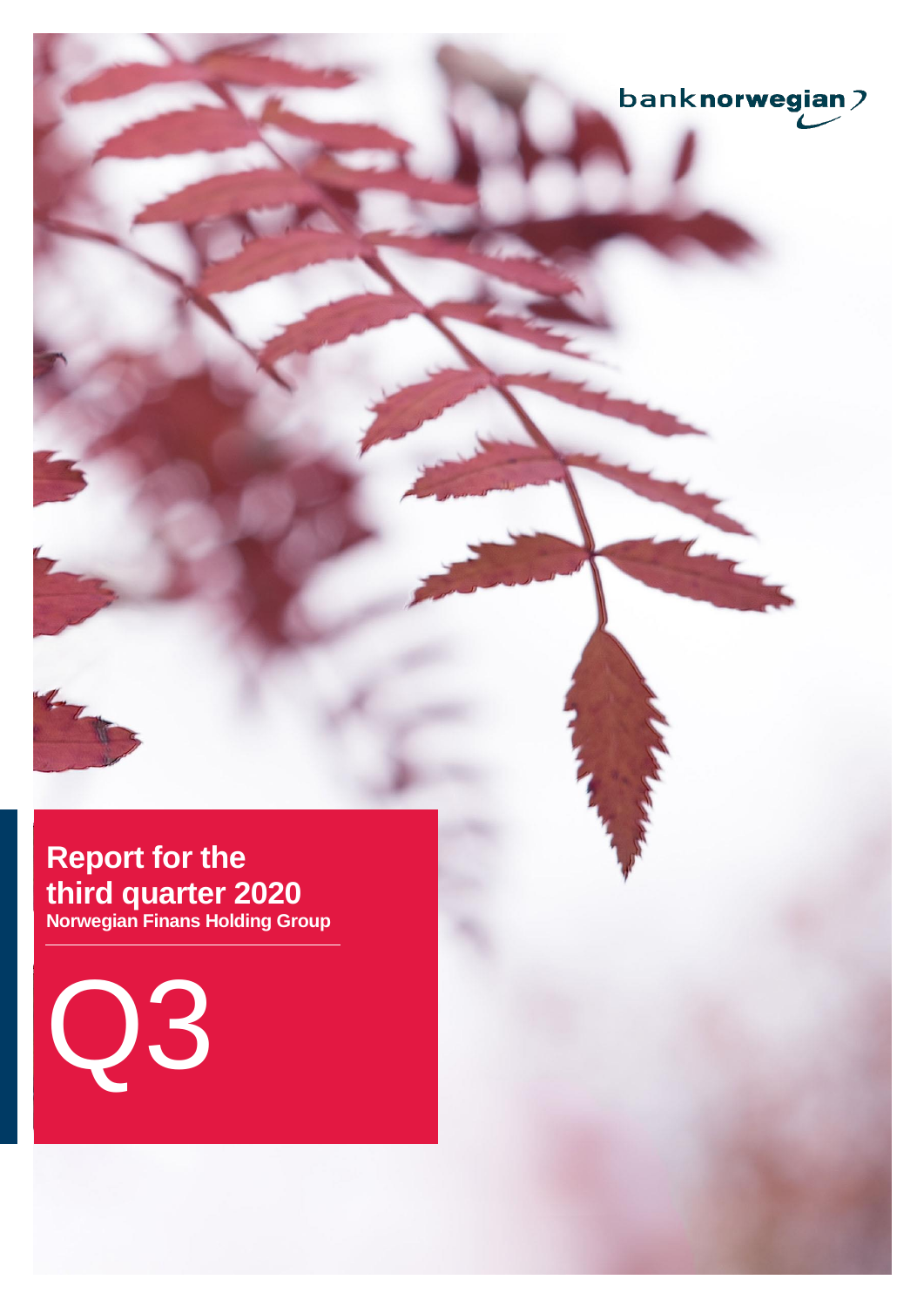# **Table of contents**

# **Notes**

| Note 1            |                                                   |  |
|-------------------|---------------------------------------------------|--|
| Note <sub>2</sub> |                                                   |  |
| Note <sub>3</sub> | Capital adequacy and Liquidity Coverage Ratio 13  |  |
| Note 4            |                                                   |  |
| Note <sub>5</sub> |                                                   |  |
| Note <sub>6</sub> |                                                   |  |
| Note 7            |                                                   |  |
| Note 8            |                                                   |  |
| Note 9            |                                                   |  |
| Note 10           | Net change in value on securities and currency 18 |  |
| Note 11           |                                                   |  |
| Note 12           | Debt securities issued and subordinated loan 18   |  |
| Note 13           |                                                   |  |
| Note 14           |                                                   |  |
|                   |                                                   |  |
|                   |                                                   |  |
|                   |                                                   |  |
|                   |                                                   |  |
| <b>Notes</b>      |                                                   |  |
| Note 1            |                                                   |  |
| Note 2            |                                                   |  |
| Note <sub>3</sub> |                                                   |  |
|                   |                                                   |  |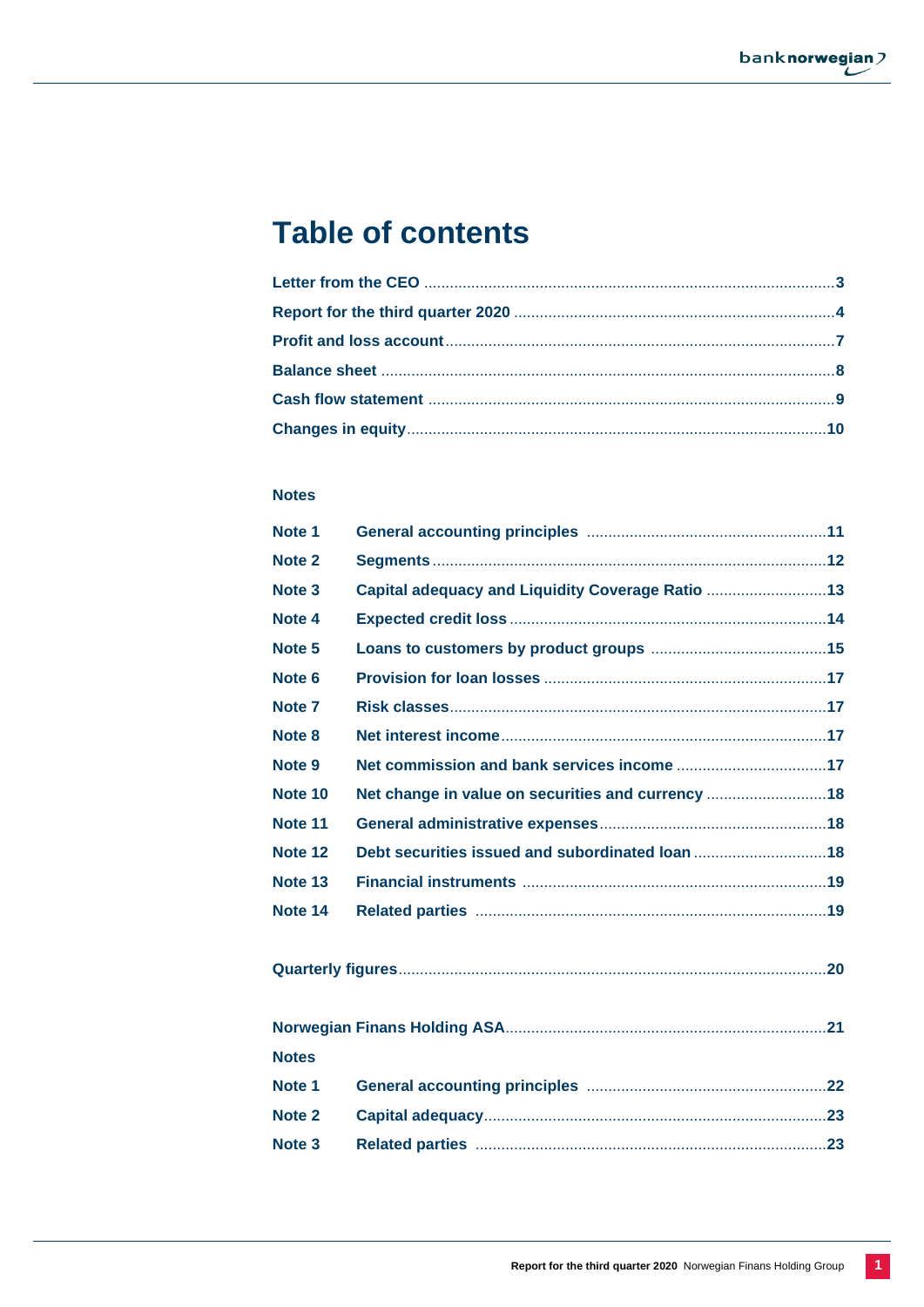# **Financial highlights**

# **Profit and loss account**

|                                     | Norwegian Finans Holding Group |           |               |  |  |  |
|-------------------------------------|--------------------------------|-----------|---------------|--|--|--|
| Amounts in NOK 1000                 | Q3 2020                        | Q3 2019   | 2019          |  |  |  |
| Interest income                     | 1498588                        | 1495449   | 5910775       |  |  |  |
| Interest expenses                   | 177518                         | 165 155   | 650 090       |  |  |  |
| Net interest income                 | 1 321 070                      | 1 330 294 | 5 260 685     |  |  |  |
| Net other operating income          | 45 751                         | 89 4 29   | 321 792       |  |  |  |
| <b>Total income</b>                 | 1 366 822                      | 1419723   | 5 5 8 2 4 7 7 |  |  |  |
| <b>Total operating expenses</b>     | 335031                         | 324 251   | 1 324 659     |  |  |  |
| Provision for loan losses           | 365 623                        | 413511    | 1627359       |  |  |  |
| <b>Profit before tax</b>            | 666 168                        | 681961    | 2630459       |  |  |  |
| Comprehensive income for the period | 500 622                        | 513937    | 1981051       |  |  |  |

# **Balance sheet**

| 31.12.19<br>30.9.19      |
|--------------------------|
|                          |
| 58 073 384<br>53 749 736 |
| 40 560 502<br>40 067 806 |
| 16813654<br>13 034 720   |
| 40 118 369<br>39 185 189 |
| 3472923<br>6537863       |
| 822 688<br>812 230       |
| 635 000<br>635 000       |
| 9473707<br>8983314       |
|                          |

# **Key figures and alternative performance measures**

|                                                          | Norwegian Finans Holding Group |         |        |  |
|----------------------------------------------------------|--------------------------------|---------|--------|--|
|                                                          | Q3 2020                        | Q3 2019 | 2019   |  |
| Return on equity (ROE) <sup>13</sup>                     | 19.6 %                         | 24.8%   | 24.6%  |  |
| Return on assets (ROA) <sup>1</sup>                      | 3.2%                           | 3.9%    | 3.8%   |  |
| Earnings per share (EPS) <sup>4</sup>                    | 2.63                           | 2.69    | 10.37  |  |
| Common equity tier 1 (CET 1)                             | 21.4%                          | 20.2%   | 21.2%  |  |
| Leverage ratio                                           | 13.9%                          | 14.8%   | 14.5 % |  |
| Liquidity coverage ratio (LCR)                           | 494 %                          | 203 %   | 450 %  |  |
| Net interest margin (NIM) <sup>1</sup>                   | 8.3%                           | 10.0%   | 10.0%  |  |
| Cost/income ratio <sup>1</sup>                           | 0.25                           | 0.23    | 0.24   |  |
| Loan loss provisions to average loans <sup>1</sup>       | 3.3%                           | 3.9%    | 3.9%   |  |
| Stage 3 loans to loans <sup>12</sup>                     | 22.3%                          | 15.4 %  | 17.3 % |  |
| Loan loss allowance coverage ratio stage 3 <sup>12</sup> | 40.4%                          | 38.6%   | 35.9%  |  |
| Loan loss allowance coverage ratio to loans <sup>1</sup> | 10.9%                          | 7.2%    | 8.1%   |  |

<sup>1)</sup> Defined as alternative performance measure (APM). APM s are described on banknorwegian.no/OmOss/InvestorRelations

<sup>2)</sup> The APM s "Non-performing loans to loans" and "Loan loss allowance to non-performing loans", which has been in use since reporting under IAS 39, was in Q2 2020 replaced by the new APM s " Stage 3 loans to loans" and " Loan loss allowance coverage ratio stage 3" due to established market practice and reduced relevance after the implementation of IFRS9

<sup>3)</sup> Updated definition for ROE based on established market practice. Previous periods are recalculated.

<sup>4)</sup> Updated definition for EPS based on establised market practice. EPS is calculated based on profit after tax excluding interest on additional Tier 1 capital. Previous periods are recalculated.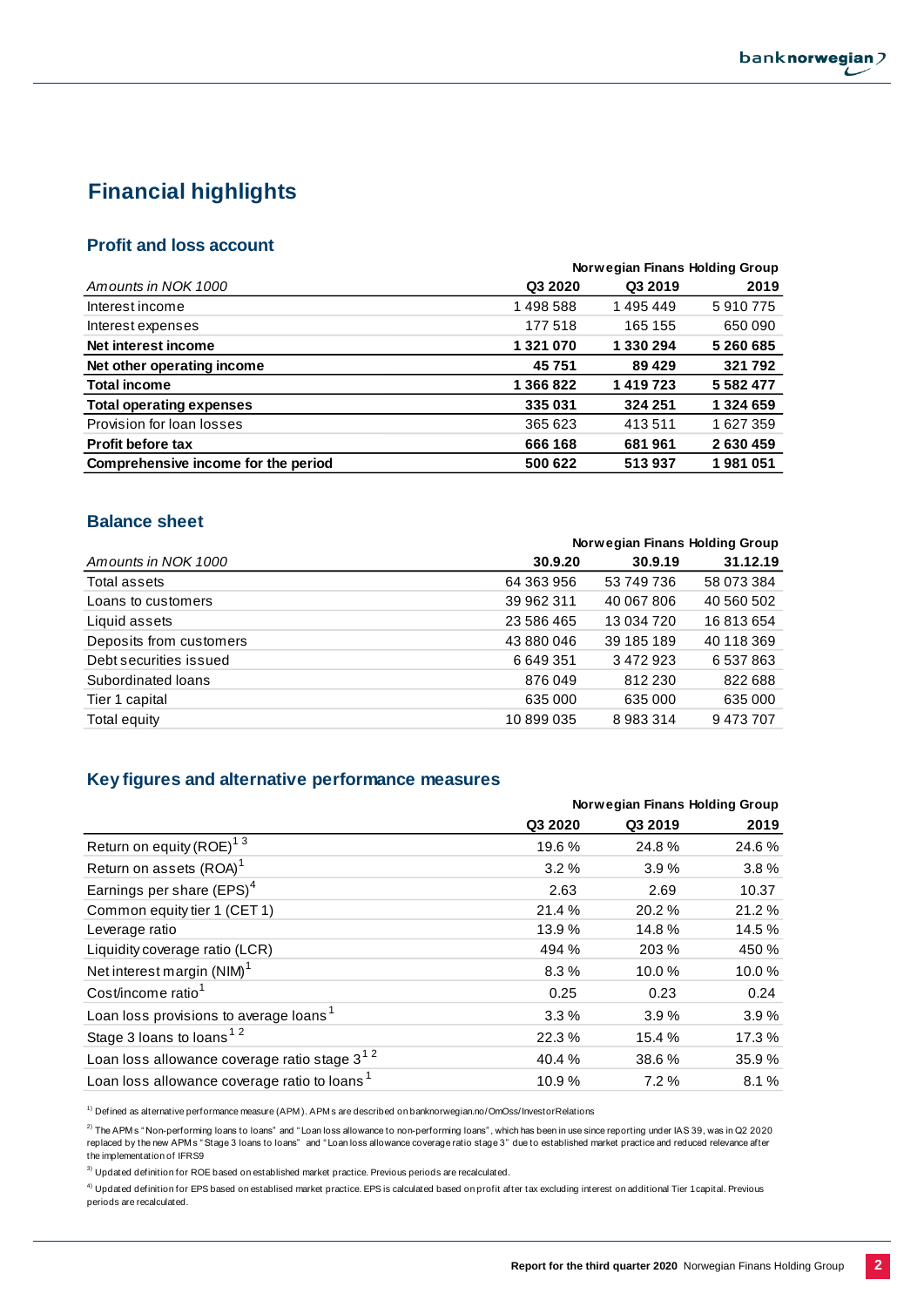# **Letter from the CEO**

As the global pandemic enters its fourth quarter, customer and business sentiment is improving and the European economies exhibit signs of growth, albeit from a lower level than previously. Domestic consumption in Bank Norwegian's footprint has remained strong, buoyed by low interest rates and travel restrictions while government support schemes has limited the impact on unemployment and bankruptcies. However, uncertainty remains high as there are signs the COVID-19 pandemic is increasing. Renewed efforts from governments to limit the spread of the virus and an eventual second wave could reduce economic activity again.

Despite the uncertain backdrop, and as a result of the bank's focus on cost control and profitable growth, third quarter results are solid. The combined effect of increased funding cost from a surplus capital situation, the reduction in fee income related to a reduced cross border credit card usage, offset by normalized loan loss provisions and continued strong cost control resulted in a strong profit for the quarter.

Further, the decline in the loan book abated with a return to growth during the end of the quarter. All geographies except Norway grew the instalment loan portfolio over the period both absolute and in local currencies. Customers continue to exhibit the positive development in payment behavior visible over the last quarters. Credits sent to debt collection remain well below historical levels and an increasing share of the customers pay their invoices on time. We see this trend continue into the fourth quarter.

I am excited to reconfirm the growth strategy for Bank Norwegian. We have decided to grow in two dimensions. Firstly, our core; Bank Norwegian has a solid foundation as the Nordic Champion within consumer finance and will continue to enhance our fully digital, customercentric core business to maintain a sustainable growth in the Nordics. We will stay in the lead through continuous improvement of own and third-party services and products. Secondly, our European expansion will commence during 2021 aiming to establish business in one or two countries by the end of 2021, with timing and location dependent on the pandemic's development. Bank Norwegian's industry leading cost efficiency, proven scalable low-cost model in combination with our strong financial position makes this an attractive opportunity. We will reuse the well-proven methods and high-quality processes from our historic expansion to minimize risk and ensure success and continued value creation as we enter new geographies.

I believe this is the perfect timing to continue to grow in a sustainable way; during the last years we have evolved our governance, framework and risk models. In addition, we have the required financial strength to support further targeted growth. I am confident we will succeed in our growth ambitions with our well-proven lean and low-risk expansion model. The most important focus area will not change - delivering high quality consumer financing to our customers in a transparent, easy and digital way.

Bærum, October 27, 2020

**Tine Wollebekk** CEO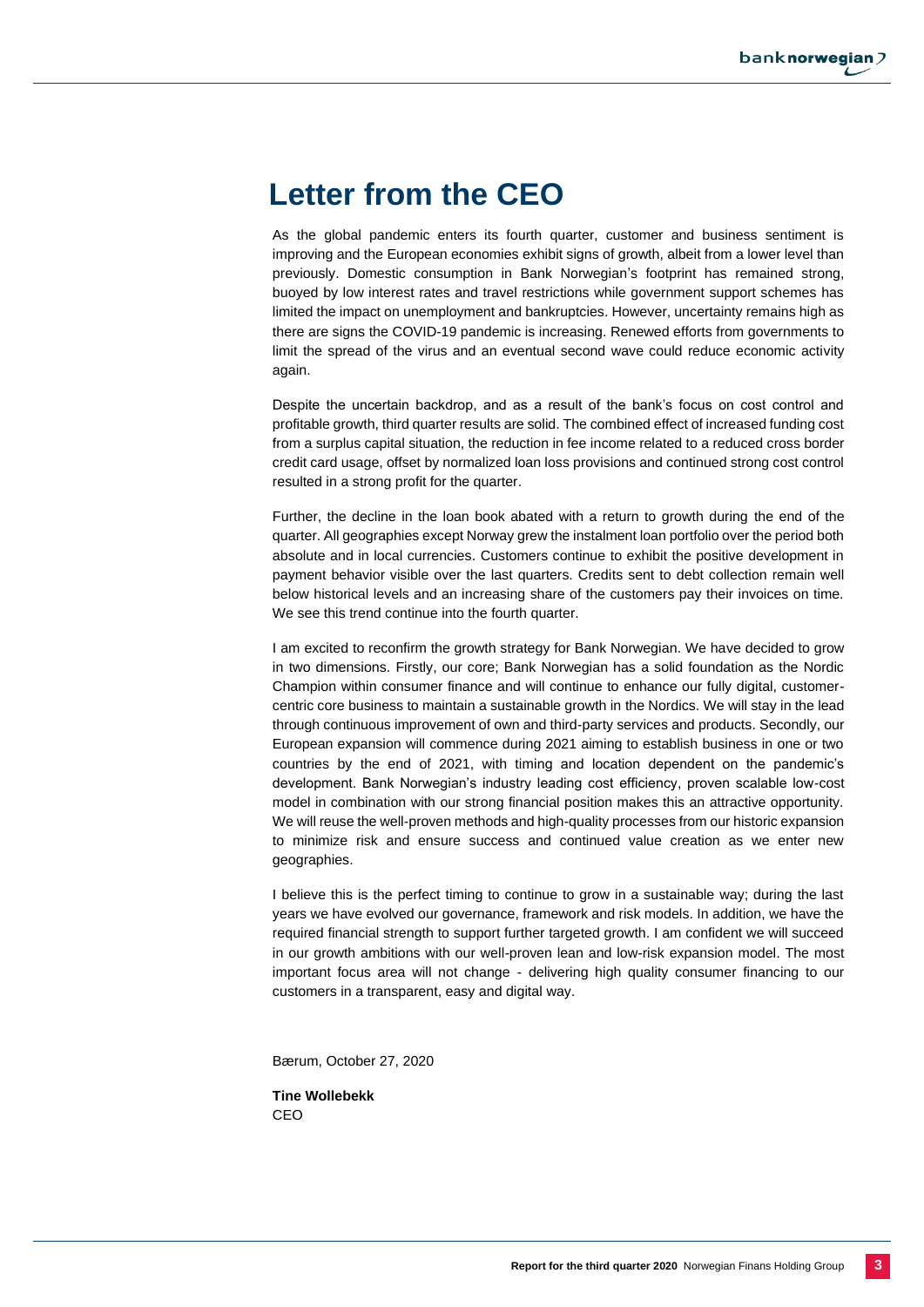# **Report for the third quarter 2020**

Following the partial shutdown of the Nordic societies in the spring with a sharp decline in economic activity due to COVID-19, the summer months saw an opening of societies and increase in spending in connection with summer holidays. This positive development from the later part of the second quarter continued throughout the third quarter showing an uptake in private consumption through higher credit card purchase volumes and increased instalment loan sales.

At the end of the third quarter 2020 the NFH Group had a customer base of 1 752 200 customers, which can be broken down into 1 270 000 credit card customers, 208 500 instalment loan customers and 273 700 deposit customers.

#### Profit and loss as of September 30, 2020

The NFH Group's comprehensive income for the first nine months in 2020 amounted to NOK 1 451 million, compared with NOK 1 477 million for the same period in 2019. The decrease in profit growth is mainly due to higher provision for loan losses related to the uncertain outlook of COVID-19, partly offset by loan growth.

Net interest income totaled NOK 4 102 million, net other operating income amounted to NOK 240.8 million, while total operating expenses were NOK 982.3 million. Provisions for loan losses were NOK 1 433 million.

#### Profit and loss for the third quarter 2020

The NFH Group's comprehensive income amounted to NOK 500.6 million compared with NOK 582.1 million in the second quarter. The decrease is mainly caused by lower gains on securities and currencies, lower interest income due to lower credit card balances and currency fluctuations, and higher digital marketing costs, partly offset by lower provision for loan losses.

Return on equity was 19.6%, compared with 24.0% in the second quarter and the return on assets was 3.2%, compared with 3.9% in the second quarter.

Net interest income amounted to NOK 1 321 million, a decrease of NOK 65.2 million from the second quarter. The decrease is mainly explained by lower interest income from lower credit card balances in the third quarter and to currency fluctuation between the quarters. The net interest margin was 8.3%, compared with 9.3% in the second quarter. The decrease is mainly explained by a higher share of liquid assets in the quarter.

Net other operating income amounted to NOK 45.8 million compared with NOK 123.2 million in the second quarter. Net commission income increased NOK 18.3 million to NOK 36.5 million mainly due to higher credit card activity in the third quarter. Net gain on securities and currency amounted to NOK 9.2 million, compared with a net gain of NOK 105.0 million in the second quarter. The decrease is mainly due to high gains on securities of NOK 45.0 million

and gains on currency of NOK 54.9 million in the second quarter.

Total operating expenses amounted to NOK 335.0 million, an increase of NOK 46.3 million in the third quarter. Personnel expenses increased NOK 8.3 million due to accrual effects in the second quarter. Administrative expenses increased NOK 35.8 million, mainly due to higher digital marketing spending. Depreciation increased NOK 2.5 million. Other operating expenses decreased NOK 0.3 million.

Provisions for loan losses were NOK 365.6 million. Due to the uncertain outlook regarding the future economic effects of COVID-19, the exclusion of the positive scenario from the macro-model is maintained in the third quarter. Including the positive scenario would have resulted in a NOK 62.1 million lower provision for loan losses. Provision equalled 3.3% of average gross loans, compared with 3.9% in the second quarter.

Stage 3 loans were NOK 9 995 million, compared with NOK 9 506 million at the end of the second quarter. Stage 3 loans accounted for 22.3% of gross loans, compared with 21.3% as of June 30, 2020. Stage 3 loans are developing as expected while the relative share of stage 3 is increasing due to the overall lower loan growth.

#### Balance sheet as of September 30, 2020

Total assets increased NOK 3 239 million in the quarter and amounted to NOK 64 364 million.

Gross loans to customers increased NOK 124 million compared with a decrease of NOK 2 292 million in the previous quarter and totaled NOK 44 847 million. Currency adjusted gross loan growth was NOK -286.0 million compared with NOK -1 276 million in the previous quarter. Broken down by product the currency adjusted loan growth for instalment loans was NOK 54.1 million compared with NOK -653.0 million in the previous quarter, and for credit cards NOK -340.1 million compared with NOK -623.0 million in the previous quarter. The positive growth in instalment loans is mainly due to higher new sales and the negative growth in credit cards is mainly due to lower customer spending related to COVID-19. Instalment loans amounted to NOK 32 274 million and credit card loans amounted to NOK 12 573 million.

Customer deposits increased NOK 2 789 million compared with an increase of NOK 1 530 million in the second quarter and amounted to NOK 43 880 million at the end of the third quarter. Currency adjusted growth was NOK 2 439 million compared with NOK 2 362 million in the previous quarter. The increase was mainly in Norway and Denmark. Deposit rate reductions have been implemented at the end of the quarter in Norway and Denmark, with an additional reduction in Norway at the beginning of the fourth quarter.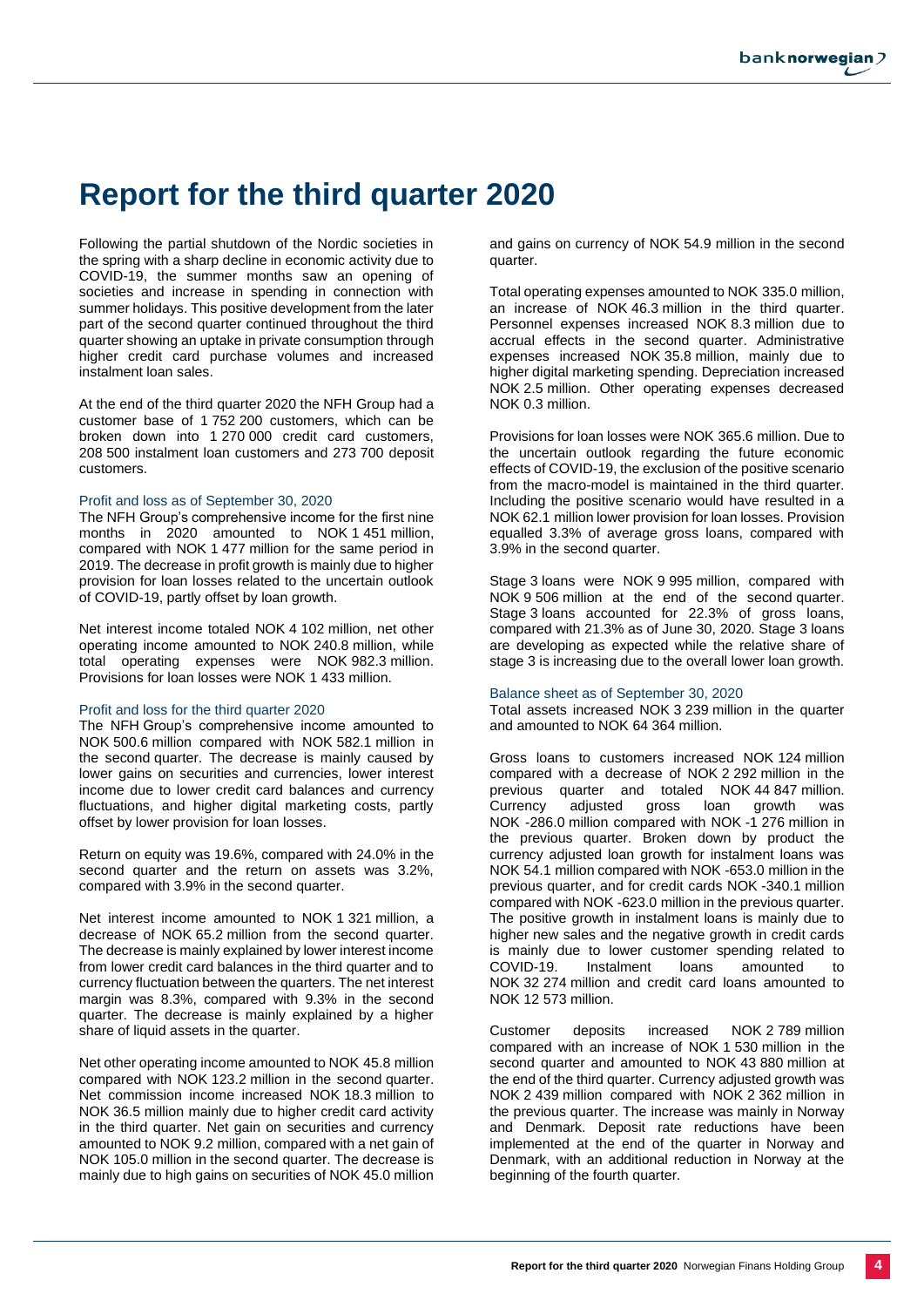Liquid assets increased NOK 3 364 million and amounted to NOK 23 586 million, equivalent to 36.6% of total assets.

Total equity amounted to NOK 10 899 million, compared with NOK 10 407 million as of June 30, 2020. The total capital ratio was 25.0%, the core capital ratio was 22.9% and the common equity tier 1 ratio was 21.4%.

The financial statements as of September 30, 2020 have been subject to an auditor review of interim financial statements.

#### Regulatory update

New legislations were implemented as of July 1, 2020, in Finland and Denmark. In Finland the temporary legislation regarding interest rate cap and advertising limitations gave impact as expected in the quarter, with a slight reduction in the instalment loan growth. In Denmark the implemented new legislations regulating effective interest rate, total cost on loans and advertising resulted in very limited impact on interest income and loan growth.

EU endorsed new regulations in connection with CRR to strengthening capital requirements related to nonperforming loans, referred to as "backstop-regulation" at April 17, 2019. The regulation gives deduction rules in CET1 calculations for defaulted loans not sufficiently covered with loan loss allowance. The aim is to secure sufficient capital to meet future losses, as well as to create appropriate incentives to avoid the accumulation of nonperforming loans to increase lending capacity for healthy customers. The hearing process ended in February 2020 and Norwegian FSA has September 30, 2020 concluded to suggest inclusion of the regulations into Norwegian law. Timing is not set, but it is expected to come into effect summer 2021. The consequences for the NFH Group will be analyzed during the fourth quarter.

The current BRRD has been effective in Norway since January 1, 2019. On December 20, 2019, the minimum requirement for own funds and eligible liabilities (MREL) was determined for Bank Norwegian. The MREL requirement was applied from June 30, 2020. The bank was compliant with the MREL requirement as of September 30, 2020. In October 2020 the Board of Directors decided to apply to the Financial Supervisory Authority of Norway to merge Norwegian Finans Holding ASA and Bank Norwegian AS, and preparations for this are ongoing. To reduce the risk of the planned merger application process, the NFH Group is parallelly continuing the necessary preparations to be able to issue MREL-eligible debt from Norwegian Finans Holding ASA while awaiting the outcome of the application process.

At October 15, 2020, Norwegian Ministry of Finance announced a public hearing regarding implementation of the EU "bank-package". The "bank-package" consists of three parts – the Capital Requirements Regulations (CRR2), Capital Requirements Directive (CRD5) and Bank Recovery and Resolution Directive (BRRD2), all from May 20, 2019. The due date for the hearing of suggested amendment to Norwegian regulations, is January 6, 2021. The ambition with the "bank-package" is to implement the updated EU bank-package into local legislation. In addition to updating the regulations, an ambition was added in the EU directive 2020/873, including reduction of some of the capital demands and speed up the relief of some of the capital requirements, to reduce the negative effect due to COVID-19 pandemic. The potential, future effects on capital and MREL for the NFH Group are not yet fully analyzed, but preliminary assessment is neutral to a slightly positive effect.

#### **Outlook**

Society is entering the fourth quarter with continuous uncertainty related to the length and consequences of the pandemic COVID-19. The Nordic economies prove to be resilient and the governments supportive actions reduce the negative impact for business activities. Unemployment rates have been reduced in all the Nordic countries, yet still at elevated levels compared to the start of the year. The future still holds high level of uncertainty related to the development of the pandemic and a second European wave is building up. The NFH Group's resilient financial position with high profitability, strong capitalization and high levels of liquid assets make the NFH Group well equipped to withstand the anticipated adverse effects of COVID-19.

The NFH Group continues to maintain normal operations and underwriting of credit throughout the crisis and will continue to support its customers. Loans sent to debt collection are well below historical levels and fewer customers are late with their payments. This trend is expected to continue into the fourth quarter.

The financial markets continue to develop positively during the third quarter and well into the fourth. Realestate prices in the Nordics have increased, interest rates continue to flatten out and credit spreads continue to contract compared to the elevated levels in the first quarter. Foreign exchange volatility has increased somewhat in the quarter, with a weaker Norwegian Krone compared to previous quarter. The debt funding market for financial institutions is positive and it is expected to continue into the fourth quarter.

Deposit volumes have continued to grow throughout the third quarter due to attractive terms despite several rate cuts. The NFH Group announced three deposit interest rate reductions in the third quarter in Norway and Denmark, of which two have taken effect in the quarter and the last one will have effect from October 15. An additional interest rate reduction in Norway was announced 27 October effective from 1 January 2021. All interest changes are to better reflect market conditions and to reduce the high deposit growth.

In September, the growth strategy for Bank Norwegian was confirmed. Organic growth of our core business in the Nordic, as well as commencing our European expansion aiming to establish business in one or two countries by the end of 2021. In the Nordics the focus will be to further enhance our fully digital, customer centric core business consumer lending, with innovative solutions and highquality customer service. Our European expansion will be possible with our industry-leading cost efficiency, strong financial position and our well-proven method for entering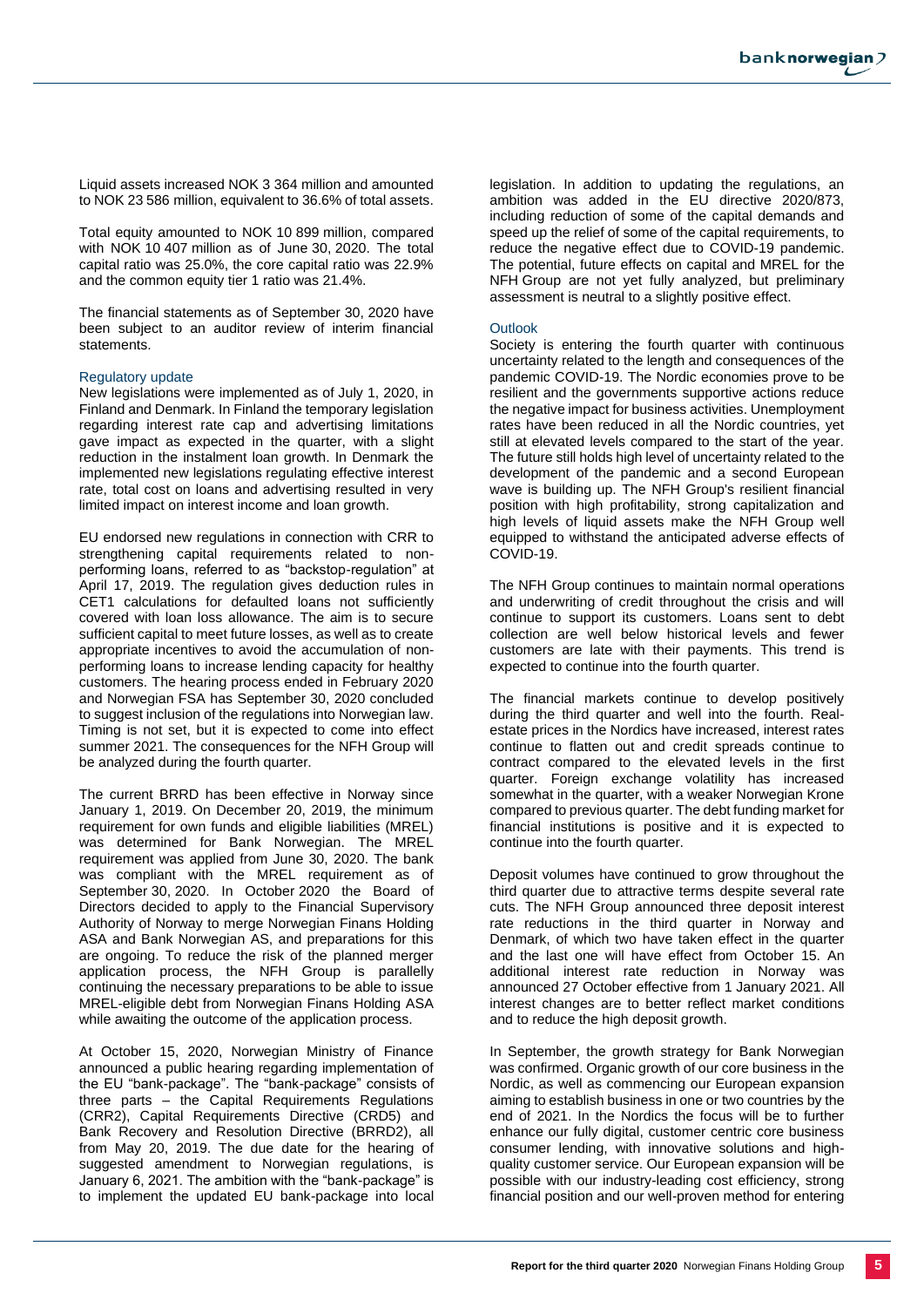new countries in the past. Combining this strong historical track record with NFH Group's solid financial position, the timing for expansion and growth is considered very good. The European expansion will be made from current domicile and timing and location naturally dependent on the pandemic's development.

Our current market position, solid financial foundation and our growth strategy makes the NFH Group well positioned to strengthen our leading position even further in the future.

Bærum, October 27, 2020 The Board of directors of Norwegian Finans Holding ASA

\_\_\_\_\_\_\_\_\_\_\_\_\_\_\_\_\_ Klaus-Anders Nysteen Chairman of the board \_\_\_\_\_\_\_\_\_\_\_\_\_\_\_\_\_\_\_\_ Hans Larsson Board member

\_\_\_\_\_\_\_\_\_\_\_\_\_\_\_\_\_\_\_\_ Anita Aarnæs Board member

\_\_\_\_\_\_\_\_\_\_\_\_\_\_\_\_\_ Christine Rødsæther Board member

\_\_\_\_\_\_\_\_\_\_\_\_\_\_\_\_\_\_\_\_ Izabella Kibsgaard-Petersen Board member

Knut Arne Alsaker Board member

\_\_\_\_\_\_\_\_\_\_\_\_\_\_\_\_\_\_\_\_

\_\_\_\_\_\_\_\_\_\_\_\_\_\_\_\_\_\_\_\_ Kjetil Garstad Board member

\_\_\_\_\_\_\_\_\_\_\_\_\_\_\_\_\_\_\_\_ Tine Wollebekk CEO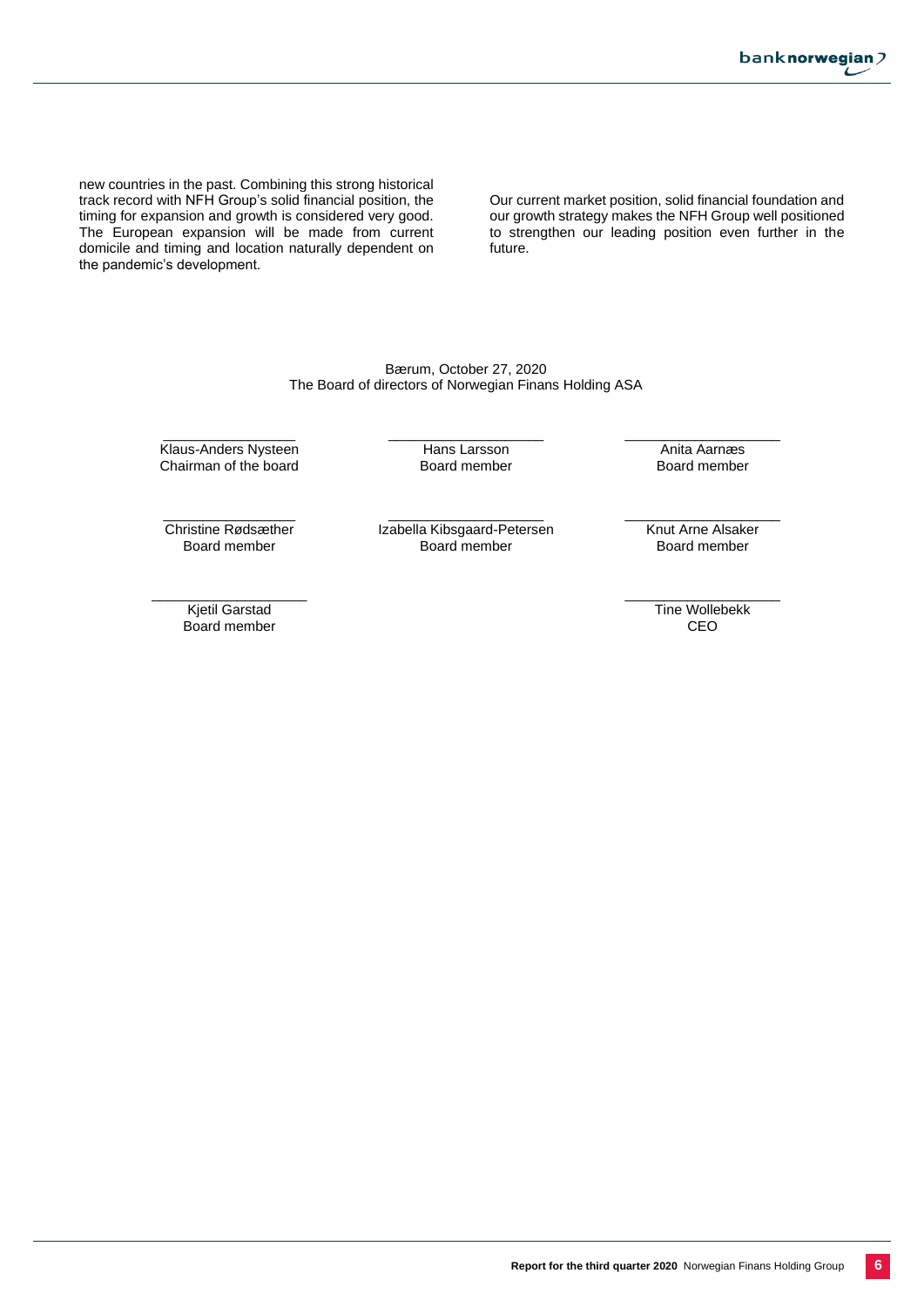# **Profit and loss account**

|                                                                 |                |           |           | Norwegian Finans Holding Group |                 |               |  |  |
|-----------------------------------------------------------------|----------------|-----------|-----------|--------------------------------|-----------------|---------------|--|--|
| Amounts in NOK 1000                                             | Note           | Q3 2020   | Q3 2019   | <b>YTD 2020</b>                | <b>YTD 2019</b> | 2019          |  |  |
| Interest income, effective interest method                      |                | 1 447 485 | 1457649   | 4 4 6 5 2 0 3                  | 4 259 762       | 5748496       |  |  |
| Other interest income                                           |                | 51 103    | 37800     | 179 935                        | 115 755         | 162 279       |  |  |
| Interest expenses                                               |                | 177 518   | 165 155   | 543 337                        | 476 504         | 650090        |  |  |
| Net interest income                                             | 8              | 1 321 070 | 1 330 294 | 4 101 801                      | 3899013         | 5 260 685     |  |  |
| Commission and bank services income                             | 9              | 79 379    | 134 232   | 338 300                        | 405 052         | 540 443       |  |  |
| Commission and bank services expenses                           | 9              | 42839     | 70 004    | 142 604                        | 192841          | 250 703       |  |  |
| Net change in value on securities and                           | 10             | 9 2 1 2   | 25 201    | 45 061                         | 22 5 8 7        | 32 053        |  |  |
| currency                                                        |                |           |           |                                |                 |               |  |  |
| Net other operating income                                      |                | 45751     | 89 4 29   | 240758                         | 234799          | 321792        |  |  |
| <b>Total income</b>                                             | $\overline{2}$ | 1 366 822 | 1 419 723 | 4 342 559                      | 4 133 812       | 5 5 8 2 4 7 7 |  |  |
| Personnel expenses                                              |                | 32 040    | 28 061    | 86927                          | 73797           | 102 293       |  |  |
| General administrative expenses                                 | 11             | 263 320   | 263 087   | 785734                         | 812 115         | 1095085       |  |  |
| Depreciation and impairment of fixed and<br>intangible assets   |                | 25 0 31   | 16833     | 64 249                         | 49614           | 67 693        |  |  |
| Other operating expenses                                        |                | 14 641    | 16 269    | 45 413                         | 44 014          | 59 588        |  |  |
| <b>Total operating expenses</b>                                 |                | 335 031   | 324 251   | 982 323                        | 979 541         | 1 324 659     |  |  |
| Provision for loan losses                                       | 6              | 365 623   | 413511    | 1433286                        | 1 194 556       | 1627359       |  |  |
| Profit before tax                                               |                | 666 168   | 681961    | 1926950                        | 1959715         | 2630459       |  |  |
| Tax charge                                                      |                | 165 545   | 168 024   | 476 209                        | 482 526         | 649 408       |  |  |
| <b>Profit after tax</b>                                         | $\overline{2}$ | 500 622   | 513937    | 1450741                        | 1477188         | 1981051       |  |  |
|                                                                 |                |           |           |                                |                 |               |  |  |
| Proportion attributable to shareholders                         |                | 491 568   | 502 805   | 1419270                        | 1444961         | 1935354       |  |  |
| Proportion attributable to additional<br>Tier 1 capital holders |                | 9055      | 11 132    | 31 472                         | 32 2 2 8        | 45 697        |  |  |
| <b>Profit after tax</b>                                         |                | 500 622   | 513937    | 1 450 741                      | 1 477 188       | 1981051       |  |  |
| Earnings per share*                                             |                | 2.63      | 2.69      | 7.60                           | 7.74            | 10.37         |  |  |

\*Updated definition for EPS based on established market practice. EPS is calculated based on profit after tax excluding interest on additional Tier 1 Capital. Previous periods are recalculated.

# **Comprehensive income**

|                                         |         |         |                 | Norwegian Finans Holding Group |         |
|-----------------------------------------|---------|---------|-----------------|--------------------------------|---------|
| Amounts in NOK 1000                     | Q3 2020 | Q3 2019 | <b>YTD 2020</b> | <b>YTD 2019</b>                | 2019    |
| Profit on ordinary activities after tax | 500 622 | 513937  | 1 450 741       | 1 477 188                      | 1981051 |
| Comprehensive income for the period     | 500 622 | 513937  | 1450741         | 1477188                        | 1981051 |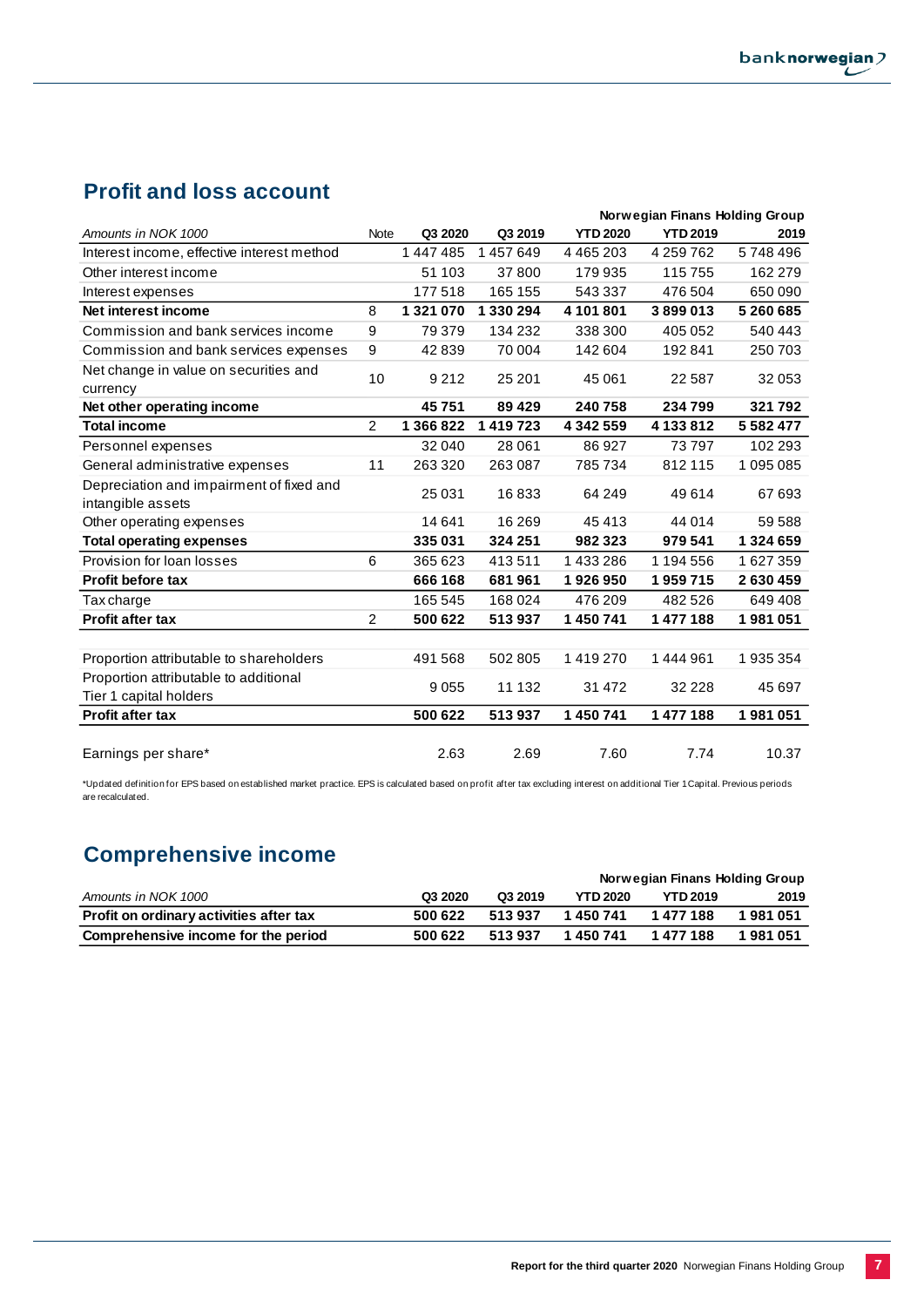# **Balance sheet**

|                                             |                | Norwegian Finans Holding Group |            |            |  |  |
|---------------------------------------------|----------------|--------------------------------|------------|------------|--|--|
| Amounts in NOK 1000                         | Note           | 30.9.20                        | 30.9.19    | 31.12.19   |  |  |
| <b>Assets</b>                               |                |                                |            |            |  |  |
| Cash and deposits with the central bank     |                | 69511                          | 68 285     | 68 500     |  |  |
| Loans and deposits with credit institutions |                | 2462788                        | 1626704    | 2094165    |  |  |
| Loans to customers                          | 2, 5, 7        | 39 962 311                     | 40 067 806 | 40 560 502 |  |  |
| Certificates and bonds                      | 13             | 21 054 167                     | 11 339 732 | 14 650 988 |  |  |
| <b>Financial derivatives</b>                | 13             | 205 245                        | 19 2 84    | 76 371     |  |  |
| Shares and other securities                 | 13             | 51 491                         | 42529      | 44 863     |  |  |
| Intangible assets                           |                | 470 235                        | 508 638    | 510840     |  |  |
| Deferred tax asset                          |                | 7702                           | 19673      | 3502       |  |  |
| Fixed assets                                |                | 1 1 8 4                        | 953        | 819        |  |  |
| Receivables                                 |                | 79 322                         | 56 133     | 62 835     |  |  |
| <b>Total assets</b>                         | 2              | 64 363 956                     | 53 749 736 | 58 073 384 |  |  |
| <b>Liabilities and equity</b>               |                |                                |            |            |  |  |
| Loans from credit institutions              | 13             | 1033695                        |            | 52750      |  |  |
| Deposits from customers                     | $\overline{2}$ | 43 880 046                     | 39 185 189 | 40 118 369 |  |  |
| Debt securities issued                      | 12, 13         | 6649351                        | 3 472 923  | 6537863    |  |  |
| <b>Financial derivatives</b>                | 13             | 112 604                        | 37 563     | 29621      |  |  |
| <b>Tax payable</b>                          |                | 498 291                        | 618010     | 625 745    |  |  |
| Deferred tax                                |                | 3821                           |            | 3821       |  |  |
| Other liabilities                           |                | 193813                         | 400 310    | 225 912    |  |  |
| Accrued expenses                            |                | 217 251                        | 240 195    | 182 907    |  |  |
| Subordinated loans                          | 12, 13         | 876 049                        | 812 230    | 822 688    |  |  |
| <b>Total liabilities</b>                    |                | 53 464 921                     | 44 766 421 | 48 599 677 |  |  |
| Share capital                               |                | 186847                         | 186 695    | 186 695    |  |  |
| Share premium                               |                | 978 201                        | 972 295    | 972 295    |  |  |
| Tier 1 capital                              |                | 635 000                        | 635 000    | 635 000    |  |  |
| Retained earnings and other reserves        |                | 9098987                        | 7 189 324  | 7679717    |  |  |
| <b>Total equity</b>                         | 2, 3           | 10899035                       | 8983314    | 9473707    |  |  |
| <b>Total liabilities and equity</b>         | $\overline{2}$ | 64 363 956                     | 53 749 736 | 58 073 384 |  |  |

Bærum, October 27, 2020 The Board of directors of Norwegian Finans Holding ASA

\_\_\_\_\_\_\_\_\_\_\_\_\_\_\_\_\_ Klaus-Anders Nysteen Chairman of the board \_\_\_\_\_\_\_\_\_\_\_\_\_\_\_\_\_\_\_\_ Hans Larsson Board member

 $\overline{\phantom{a}}$  , where  $\overline{\phantom{a}}$  , where  $\overline{\phantom{a}}$  , where  $\overline{\phantom{a}}$ Christine Rødsæther Board member

\_\_\_\_\_\_\_\_\_\_\_\_\_\_\_\_\_\_\_\_ Izabella Kibsgaard-Petersen Board member

 $\_$ Knut Arne Alsaker

\_\_\_\_\_\_\_\_\_\_\_\_\_\_\_\_\_\_\_\_ Anita Aarnæs Board member

Board member

\_\_\_\_\_\_\_\_\_\_\_\_\_\_\_\_\_\_\_\_ Kjetil Garstad Board member

 $\_$ Tine Wollebekk CEO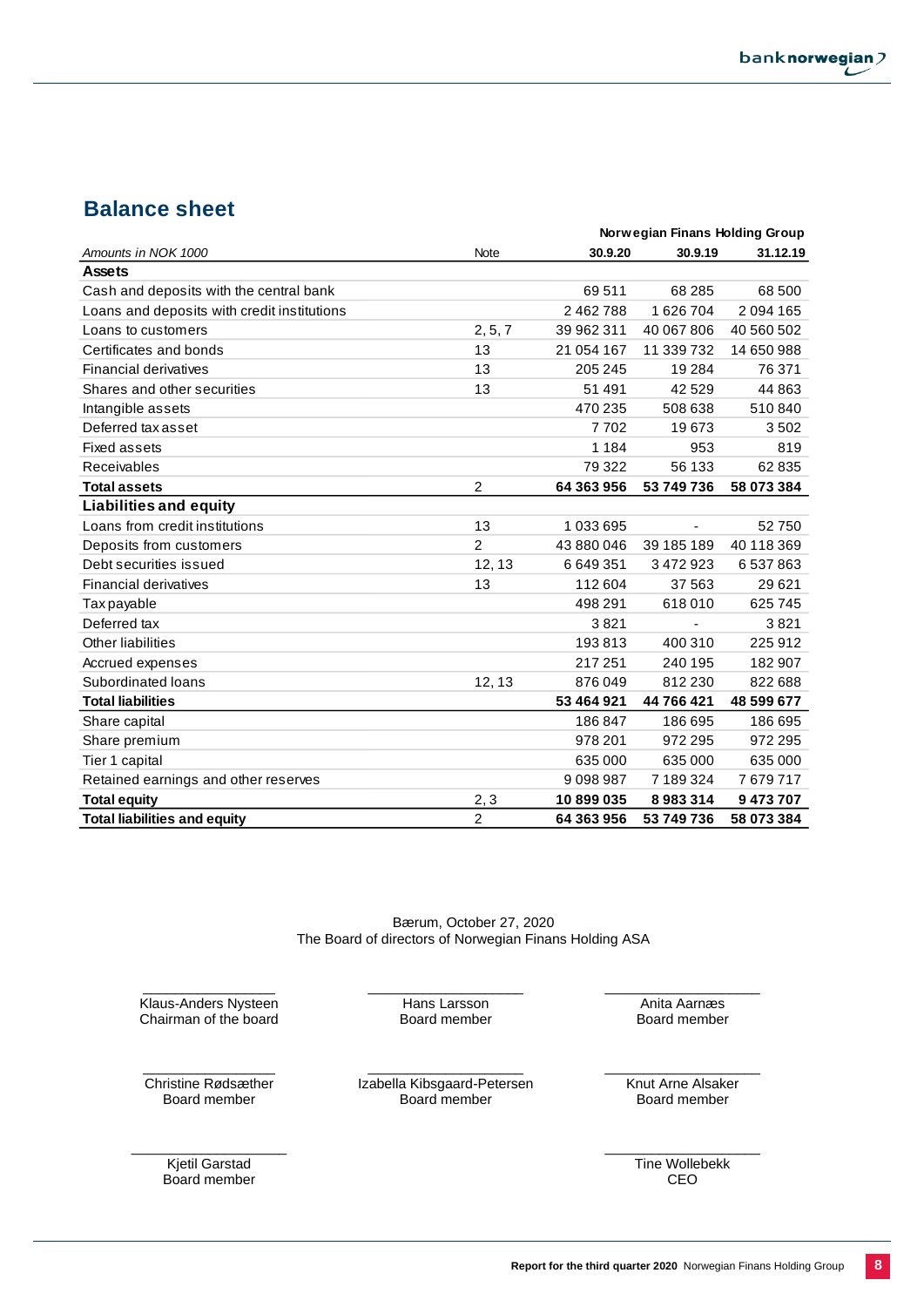# **Cash flow statement**

|                                                               |                 | Norwegian Finans Holding Group |                          |
|---------------------------------------------------------------|-----------------|--------------------------------|--------------------------|
| Amounts in NOK 1000                                           | <b>YTD 2020</b> | <b>YTD 2019</b>                | 2019                     |
| Profit / loss before tax                                      | 1926950         | 1959715                        | 2 630 459                |
| Unrealized gain or losses on currency                         | 316 565         | 11510                          | $-105965$                |
| Depreciation and impairment of fixed and intangible assets    | 64 249          | 49614                          | 67 693                   |
| Provision for loan losses                                     | 1 433 286       | 1 194 556                      | 1627359                  |
| Change in loans to customers                                  | $-835095$       | -3 462 395                     | -4 390 047               |
| Change in deposits from customers                             | 3761677         | 93 3 98                        | 1026578                  |
| Change in certificates and bonds                              | -6403178        | -737 134                       | -4 048 391               |
| Change in shares and other securities                         | -6 628          | -5838                          | -8 172                   |
| Change in receivables and financial derivatives               | $-145361$       | 744                            | $-63045$                 |
| Change in loans from credit institutions                      | $-19055$        | $\overline{\phantom{a}}$       | 52750                    |
| Change in derivatives, accrued expenses and other liabilities | 85 227          | 336 382                        | 96 754                   |
| Income taxes paid                                             | $-607863$       | -469 253                       | $-608408$                |
| Net cash flow from operating activities                       | -429 227        | -1 028 701                     | -3 722 434               |
|                                                               |                 |                                |                          |
| Payment for acquisition of intangible assets                  | $-23078$        | $-376458$                      | $-393592$                |
| Payment for acquisition of tangible assets                    | -946            | -627                           | -643                     |
| Net cash flow from investment activities                      | -24 024         | -377 085                       | -394 235                 |
|                                                               |                 |                                |                          |
| Buy back of shares                                            |                 | $-161200$                      | $-161200$                |
| Allocation of shares                                          |                 | 150 000                        | 150 000                  |
| Allocation of bonus shares                                    | 6058            | 5 3 0 1                        | 5 3 0 1                  |
| Issued debt securities                                        |                 | 2 2 8 2 1 7 5                  | 5834015                  |
| Repayment of debt securities                                  | $-188448$       | -785 663                       | -1 281 602               |
| Investments in group companies                                |                 | $-40240$                       | $-40240$                 |
| Paid interest tier 1 capital                                  | -31 472         | $-32228$                       | $-45697$                 |
| CSA margin                                                    | $\blacksquare$  | $-51900$                       | $\overline{\phantom{a}}$ |
| Change in loans from central banks                            | 1 000 000       |                                |                          |
| Net cash flow from financing activities                       | 786 138         | 1 366 245                      | 4 4 6 0 5 7 6            |
|                                                               |                 |                                |                          |
| Net cash flow for the period                                  | 332 887         | $-39542$                       | 343 908                  |
| Cash and cash equivalents at the start of the period          | 2 162 665       | 1770267                        | 1770267                  |
| Currency effect on cash and cash equivalents                  | 36746           | -35 737                        | 48 490                   |
| Cash and cash equivalents at the end of the period            | 2532298         | 1694989                        | 2 162 665                |
|                                                               |                 |                                |                          |
| Off which:                                                    |                 |                                |                          |
|                                                               |                 |                                |                          |
| Cash and deposits with the central bank                       | 69511           | 68 285                         | 68 500                   |
| Loans and deposits with credit institutions                   | 2 462 788       | 1626704                        | 2 094 165                |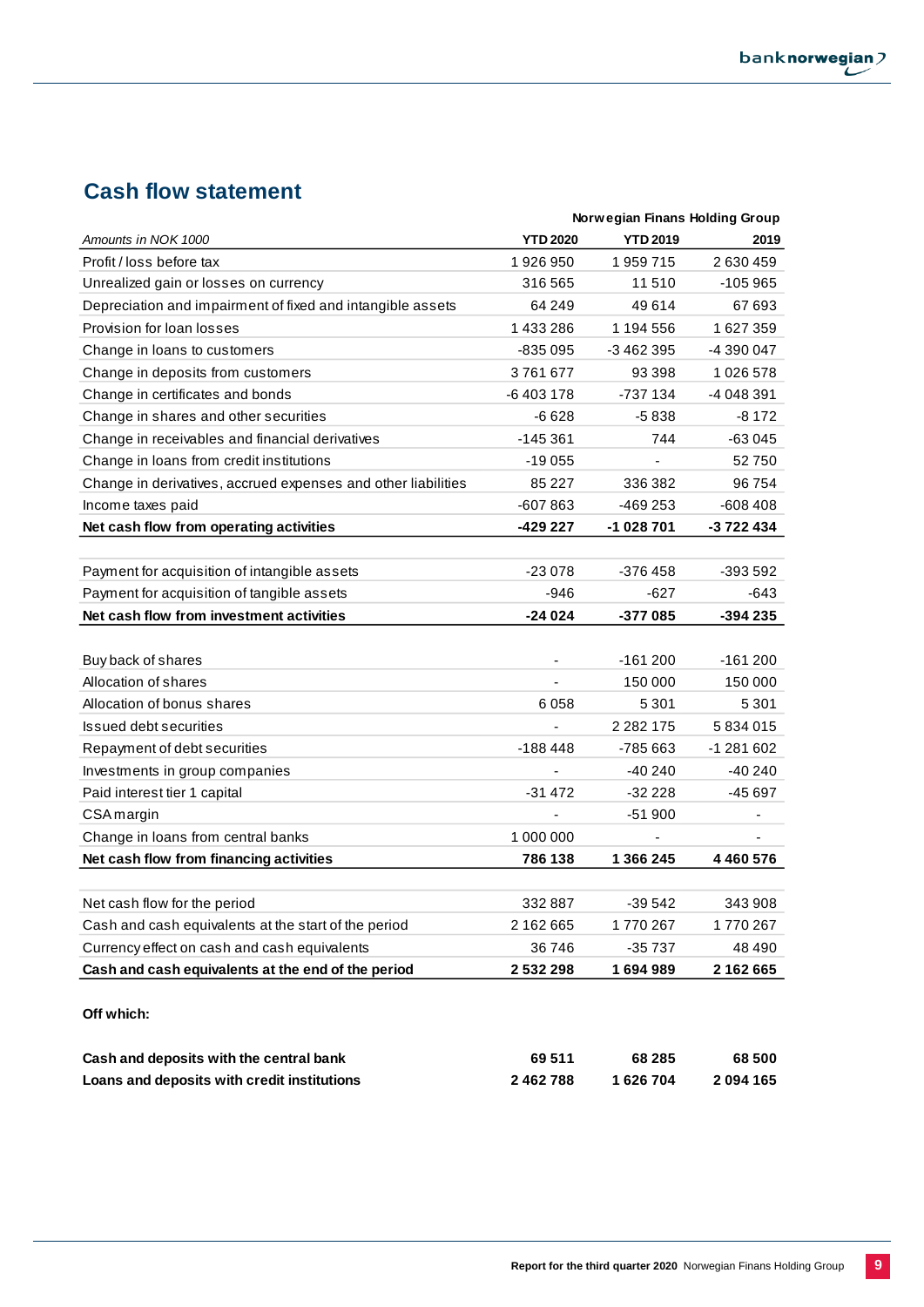

# **Changes in equity**

|                                     | <b>Share</b>             | <b>Share</b> | Tier 1                   | <b>Retained earnings</b> | Total      |
|-------------------------------------|--------------------------|--------------|--------------------------|--------------------------|------------|
| Amounts in NOK 1000                 | capital                  | premium      | capital                  | and other reserves       | equity     |
| <b>Balance 31.12.19</b>             | 186 695                  | 972 295      | 635 000                  | 7679717                  | 9473707    |
| This period's profit                | $\overline{\phantom{0}}$ | ٠            | 31 472                   | 1419270                  | 1 450 741  |
| Comprehensive income for the period | $\blacksquare$           | ۰            | 31 472                   | 1419270                  | 1450741    |
| Paid interest tier 1 capital        | $\overline{\phantom{0}}$ | ۰            | $-31472$                 |                          | $-31472$   |
| Allocation of bonus shares          | 153                      | 5906         | $\overline{\phantom{a}}$ | -                        | 6058       |
| <b>Balance 30.9.20</b>              | 186847                   | 978 201      | 635 000                  | 9098987                  | 10 899 035 |

| Amounts in NOK 1000                 |                          |           |                          |                          |           |
|-------------------------------------|--------------------------|-----------|--------------------------|--------------------------|-----------|
| <b>Balance 31.12.18</b>             | 186 752                  | 976938    | 635 000                  | 5745564                  | 7 544 254 |
| This period's profit                | $\overline{\phantom{a}}$ | ٠         | 32 2 2 8                 | 1444961                  | 1477188   |
| Comprehensive income for the period | $\blacksquare$           | ٠         | 32 2 2 8                 | 1444961                  | 1 477 188 |
| Paid interest tier 1 capital        | $\overline{\phantom{0}}$ | ٠         | $-32228$                 |                          | $-32228$  |
| Buy back of shares                  | $-2133$                  | $-157867$ | ٠                        | ۰                        | $-160000$ |
| Allocation of shares                | 2000                     | 148 000   | $\overline{\phantom{a}}$ | $\overline{\phantom{0}}$ | 150 000   |
| Allocation of bonus shares          | 76                       | 5 2 2 4   | ٠                        | ۰                        | 5 3 0 1   |
| Fees                                | $\overline{\phantom{0}}$ | ٠         | ٠                        | $-1201$                  | $-1201$   |
| <b>Balance 30.9.19</b>              | 186 695                  | 972 295   | 635 000                  | 7189324                  | 8983314   |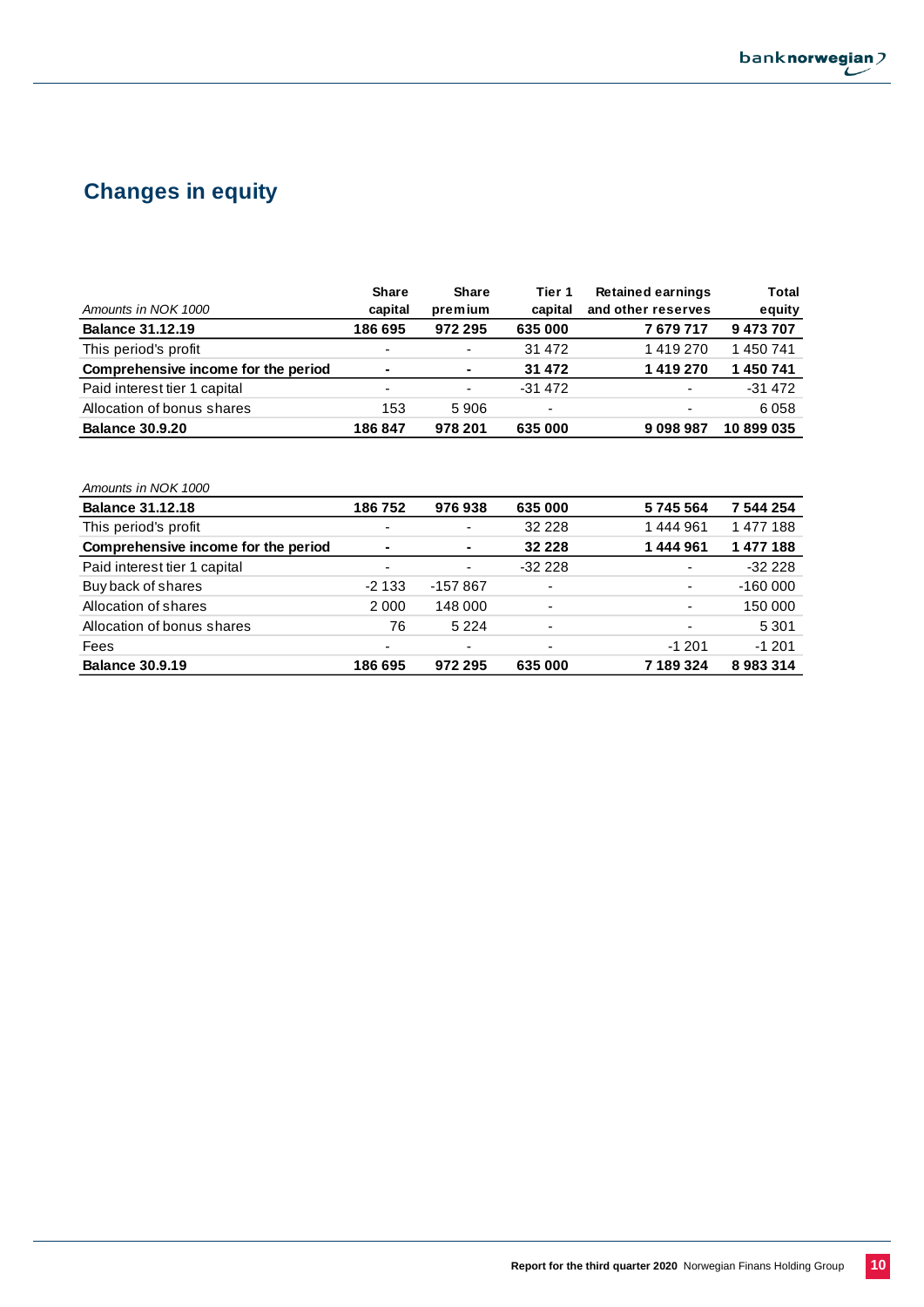# **Notes**

#### **Note 1. General accounting principles**

The quarterly financial statements for the Norwegian Finans Holding Group (NFH Group) have been prepared in accordance with IAS 34 Interim Financial Reporting as issued by the International Accounting Standards Board and as adopted by the European Union. When preparing the consolidated financial statements, management makes estimates, judgments and assumptions that affect the application of the accounting principles and the carrying amount of assets, liabilities, income and expenses. Estimates and assumptions are subject to continual evaluation and are based on historical experience and other factors, including expectations of future events that are believed to be probable on the balance sheet date. A description of the accounting policies, significant estimates and areas where judgment is applied by the NFH Group, can be found in Note 1 Accounting principles in the annual report of 2019. Figures for 2019 have been revised due to changes in accounting principles, for further information see note 1 and 36 in the annual report of 2019.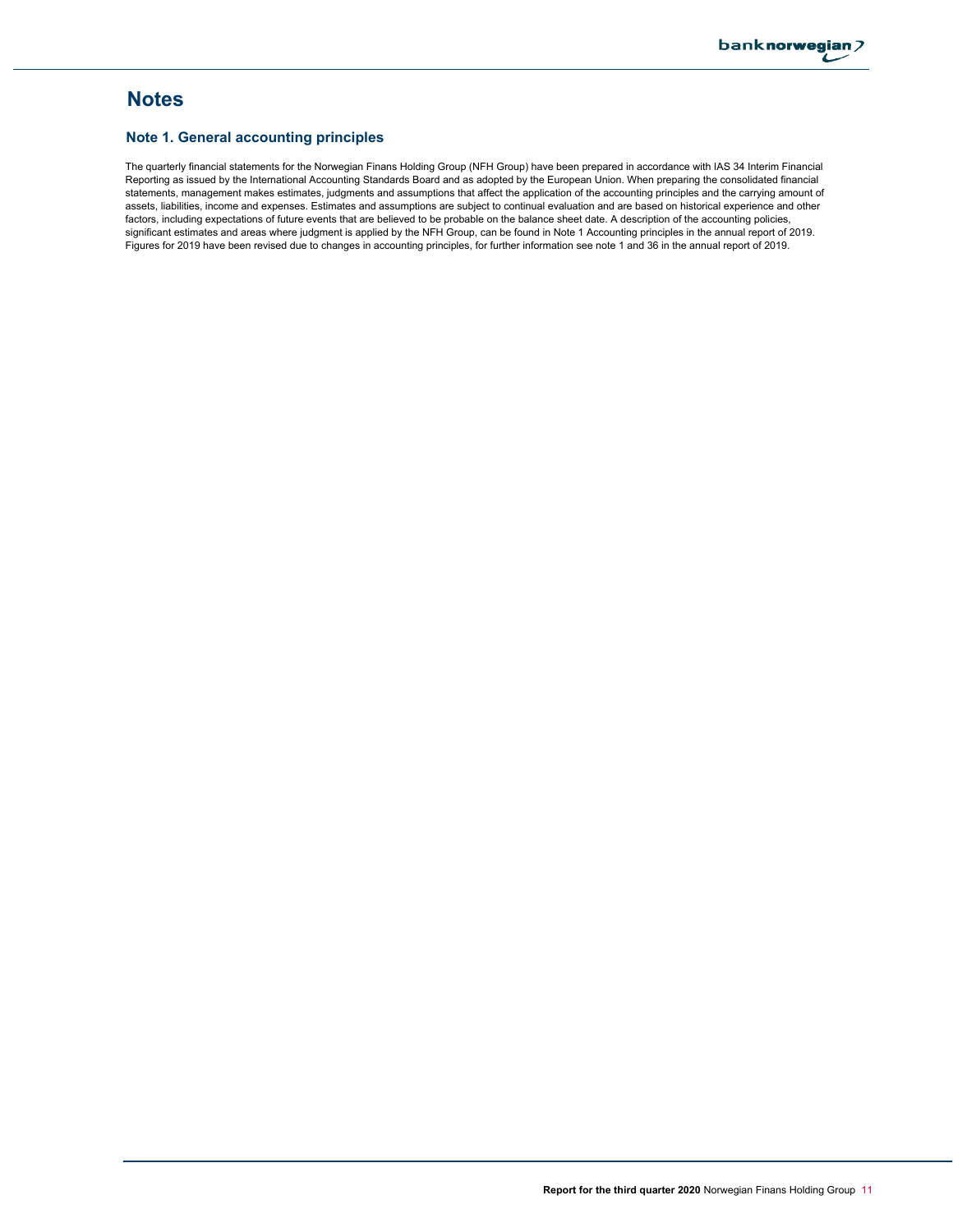#### **Note 2. Segments**

The profit and loss and balance sheet presentation for segments are based on internal financial reporting as it is reported to management. The figures are based on Bank Norwegian's governance model. Other contains eliminations for group contributions.

#### **Profit and loss account YTD 2020**

| Amounts in NOK 1000                                            | Norway     | Sweden     | <b>Denmark</b> | <b>Finland</b> | Other                    | Total      |
|----------------------------------------------------------------|------------|------------|----------------|----------------|--------------------------|------------|
| Net interest income                                            | 1659232    | 679 069    | 561 669        | 1 204 600      | $-2769$                  | 4 101 801  |
| Net other operating income                                     | 82 415     | 50 452     | 11 404         | 97 042         | $-555$                   | 240 758    |
| <b>Total income</b>                                            | 1741647    | 729 522    | 573 072        | 1 301 643      | $-3325$                  | 4 342 559  |
| Total operating expenses                                       | 415 044    | 198 797    | 136 502        | 209 168        | 22 811                   | 982 322    |
| Provision for loan losses                                      | 462 188    | 276 129    | 241 546        | 453 423        | $\blacksquare$           | 1433286    |
| Profit before tax                                              | 864 415    | 254 595    | 195 025        | 639 052        | -26 136                  | 1926950    |
| Tax charge                                                     | 208 236    | 63 603     | 48775          | 159 797        | $-4201$                  | 476 208    |
| Profit after tax                                               | 656 179    | 190 992    | 146 250        | 479 255        | -21 935                  | 1 450 741  |
| Other comprehensive income                                     |            | ä,         | $\blacksquare$ |                | $\overline{\phantom{a}}$ |            |
| Comprehensive income for the period                            | 656 179    | 190 992    | 146 250        | 479 255        | $-21935$                 | 1 450 741  |
| <b>Balance sheet 30.9.20</b>                                   |            |            |                |                |                          |            |
| Amounts in NOK 1000                                            | Norway     | Sweden     | <b>Denmark</b> | <b>Finland</b> | Other                    | Total      |
| Loans to customers                                             | 16 070 738 | 6931738    | 5 353 878      | 11 605 957     | $\overline{\phantom{a}}$ | 39 962 311 |
| Other assets                                                   | 12 826 663 | 3 909 147  | 4 957 611      | 2 531 485      | 176 739                  | 24 401 645 |
| <b>Total assets</b>                                            | 28 897 401 | 10 840 885 | 10 311 489     | 14 137 442     | 176 739                  | 64 363 956 |
|                                                                |            |            |                |                |                          |            |
| Deposits from customers                                        | 21 203 168 | 6 049 121  | 9817430        | 6810326        |                          | 43 880 046 |
| Other liabilities and equity                                   | 7 694 232  | 4791764    | 494 059        | 7 327 116      | 176 739                  | 20 483 910 |
| <b>Total liabilities and equity</b>                            | 28 897 401 | 10 840 885 | 10 311 489     | 14 137 442     | 176 739                  | 64 363 956 |
| <b>Profit and loss account YTD 2019</b><br>Amounts in NOK 1000 | Norway     | Sweden     | Denmark        | <b>Finland</b> | Other                    | Total      |
| Net interest income                                            | 1783610    | 643 497    | 481 186        | 990 848        | $-128$                   | 3899013    |
| Net other operating income                                     | 130 765    | 50 703     | 23 143         | 30 583         | $-395$                   | 234 799    |
| <b>Total income</b>                                            | 1914374    | 694 201    | 504 329        | 1 021 431      | $-523$                   | 4 133 812  |
| Total operating expenses                                       | 412881     | 221 737    | 131 421        | 204 769        | 8733                     | 979 541    |
| Provision for loan losses                                      | 578 593    | 145 390    | 187 686        | 282 887        | $\overline{a}$           | 1 194 556  |
| Profit before tax                                              | 922 900    | 327 074    | 185 222        | 533 775        | $-9257$                  | 1959715    |
| Tax charge                                                     | 222 669    | 81761      | 46 305         | 133 444        | $-1652$                  | 482 527    |
| <b>Profit after tax</b>                                        | 700 231    | 245 313    | 138 917        | 400 331        | $-7605$                  | 1 477 188  |
| Other comprehensive income                                     |            |            |                |                |                          |            |
| Comprehensive income for the period                            | 700 231    | 245 313    | 138 917        | 400 331        | $-7605$                  | 1 477 188  |
| <b>Balance sheet 30.9.19</b>                                   |            |            |                |                |                          |            |
| Amounts in NOK 1000                                            | Norway     | Sweden     | Denmark        | <b>Finland</b> | Other                    | Total      |
| Loans to customers                                             | 19 034 221 | 6 516 180  | 4 666 564      | 9850842        |                          | 40 067 806 |
| Other assets                                                   | 7 139 070  | 2 358 246  | 1762 255       | 2 2 2 9 2 0 4  | 193 154                  | 13 681 929 |
| <b>Total assets</b>                                            | 26 173 291 | 8 874 426  | 6 428 820      | 12 080 046     | 193 154                  | 53 749 736 |
| Deposits from customers                                        | 19 907 261 | 5 693 415  | 5962193        | 7 622 320      |                          | 39 185 189 |
| Other liabilities and equity                                   |            |            |                |                |                          |            |
|                                                                | 6 266 030  | 3 181 010  | 466 627        | 4 457 725      | 193 154                  | 14 564 546 |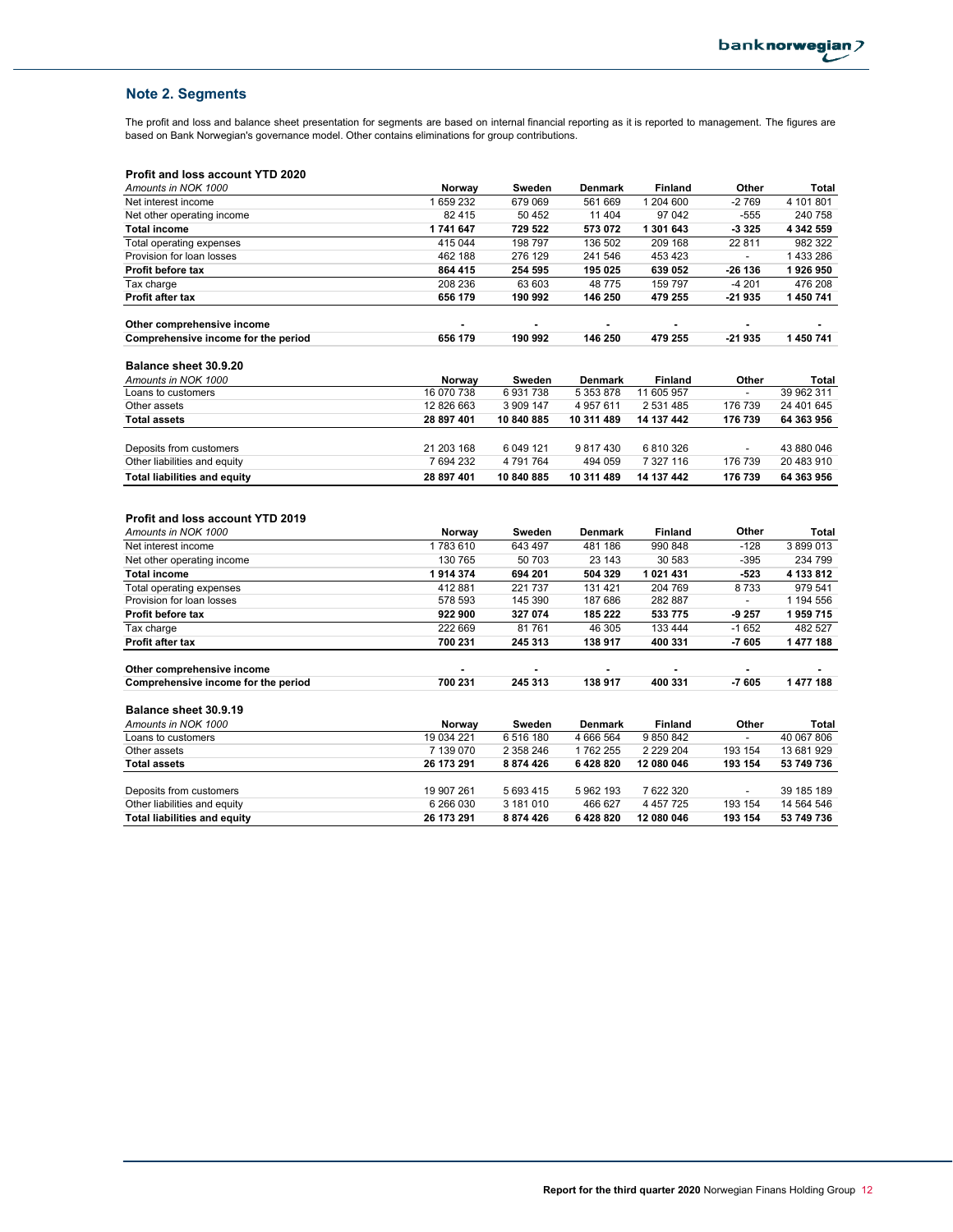## **Note 3. Capital adequacy and Liquidity Coverage Ratio**

Norwegian Finans Holding Group uses the standardized approach for credit risk and the standardized approach for operational risk to calculate capital adequacy in accordance with current capital adequacy regulations - Basel II.

| <b>Total capital</b>                                                       |               |               |            |
|----------------------------------------------------------------------------|---------------|---------------|------------|
| Amounts in NOK 1000                                                        | 30.9.20       | 30.9.19       | 2019       |
| Share capital                                                              | 186 847       | 186 695       | 186 695    |
| Share premium                                                              | 978 201       | 972 295       | 972 295    |
| Other reserves                                                             | 9 0 9 8 9 8 7 | 7 189 324     | 7679717    |
| Retained earnings not included in common equity tier 1, accrued dividend   | $-870000$     |               |            |
| Deferred tax assets, intangible assets and additional valuation adjustment | $-499.361$    | $-539750$     | $-529$ 143 |
| Common equity tier 1                                                       | 8 8 9 4 6 7 5 | 7808565       | 8 309 564  |
| Additional tier 1 capital                                                  | 635 000       | 635 000       | 635 000    |
| Tier 1 capital                                                             | 9 529 675     | 8 4 4 3 5 6 5 | 8 944 564  |
| Tier 2 capital                                                             | 876 049       | 812 230       | 822 688    |
| Total capital                                                              | 10 405 723    | 9 255 795     | 9767252    |
| <b>Calculation basis</b><br>Covered bonds                                  | 966 352       | 335 464       | 336 787    |
| Regional governments or local authorities                                  | 1 156 773     | 13 983        | 87 123     |
| Institutions                                                               | 515 531       | 1 002 534     | 1 161 242  |
| Loans to customers                                                         | 25 504 293    | 25 533 874    | 26 750 970 |
| Defaulted loans                                                            | 5956587       | 6 022 641     | 4 892 542  |
| Equity positions                                                           | 51 439        | 42 48 6       | 44 8 18    |
| Other assets                                                               | 285 546       | 76 350        | 139 948    |
| <b>Total credit risk</b>                                                   | 34 436 521    | 33 027 333    | 33 413 430 |
| <b>Operational risk</b>                                                    | 7 191 855     | 5 579 784     | 5728063    |
| <b>Market risk</b>                                                         | 8 5 4 2       | 4 3 6 9       | 1575       |
| <b>Total calculation basis</b>                                             | 41 636 918    | 38 611 486    | 39 143 067 |
| Common equity tier 1 %                                                     | 21.4 %        | 20.2%         | 21.2%      |
| Tier 1 capital %                                                           | 22.9%         | 21.9%         | 22.9%      |
| Total capital %                                                            | 25.0%         | 24.0%         | 25.0%      |

#### **Liquidity Coverage Ratio**

The Liquidity Coverage Ratio (LCR) is defined as the bank's liquid assets relative to net liquidity output 30 days forward in time in any given stress situation. The bank has significant positions in Norwegian, Swedish and Danish kroner in addition to Euro. The legal requirement for liquidity reserve at total level and for significant currencies is 100% except for Norwegian kroner where the legal requirement is 50%.

|                                | 30.9.20 | 30.9.19 | 2019  |
|--------------------------------|---------|---------|-------|
| Norwegian Finans Holding Group | 494 %   | 203 %   | 450 % |
| <b>NOK</b>                     | 391 %   | 250 %   | 321 % |
| <b>SEK</b>                     | 415 %   | 163 %   | 396 % |
| <b>DKK</b>                     | 465 %   | 227 %   | 649 % |
| <b>EUR</b>                     | 179 %   | 171 %   | 167 % |
|                                |         |         |       |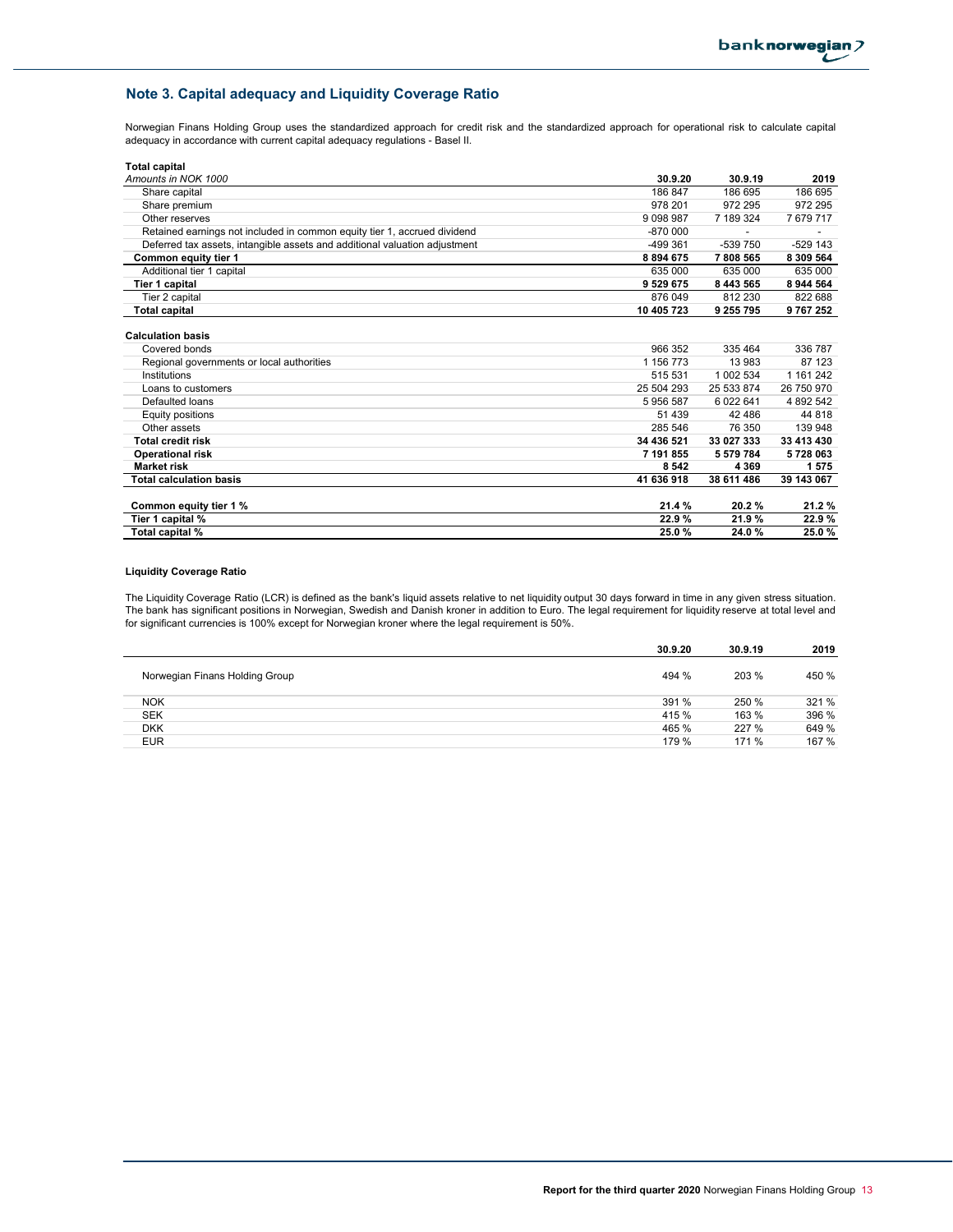#### **Note 4. Expected credit loss**

The NFH Group applies the expected credit loss (ECL) methodology subject to the IFRS 9 rules with three stages of impairment calculation. Stage 1 is not impaired and uses a 12-month ECL calculation. Stage 2 has a significant increase in credit risk since its origination, according to the triggers disclosed below, and uses the lifetime approach to ECL calculation. Stage 3 is impaired with the 90 days past due definition and calculates the ECL based on the lifetime approach.

#### **Significant increase in credit risk (SICR)**

Probability of default (PD) is an experience-based probability that a commitment is in breach for more than 90 days in the next 12 months. A significant increase in credit risk is assessed on the basis of several criteria, including late payment beyond 30 days after invoice due date. The most important factor for the assessment is a comparison between the lifetime original probability of default and the lifetime probability of default at the reporting date. The triggermodel below utilizes an assessment of the forward looking lifetime of the exposure, taking into account the probability of early repayment and the lifetime probability of defaulting on the loan. Hence it is neither the contractual length of the loan, nor the normal 12-month PD that is reflected in the figures. It is an accumulation of monthly behavior default probabilities that for example for credit cards will be very low for high quality clients until it is activated. As such, a high trigger level is needed for an indication of a significant increase in credit risk when the lifetime PD is very low. Each product has its own threshold values when one considers an increase to be significant. An increase of more than 0% indicates that any increase above the lifetime PD at origination is a significant increase in credit risk.

|                          | <b>Instalment loans</b> |                    | <b>Credit card loans</b> |
|--------------------------|-------------------------|--------------------|--------------------------|
| <b>Lifetime PD</b>       |                         | <b>Lifetime PD</b> |                          |
| at origination<br>Norway | <b>SICR</b>             | at origination     | <b>SICR</b>              |
| $\leq 5\%$               | 700 %                   | $\leq$ = 2%        | 900 %                    |
| $>5\%$ , 10%]            | 30 %                    | $>2\%$             | 40 %                     |
| >10%                     | 20 %                    |                    |                          |
| Sweden                   |                         |                    |                          |
| $\leq$ = 10%             | 40 %                    | $\leq$ 2%          | 900 %                    |
| $>10\%$ , 20%]           | 30 %                    | $>2\%$ , 5%]       | 40 %                     |
| $>20\%$                  | 20 %                    | $>5\%$             | $0\%$                    |
| <b>Denmark</b>           |                         |                    |                          |
| $<=6\%$                  | 1300 %                  | $\leq 1.4\%$       | 1400 %                   |
| $>6\%$ , 14%]            | 500 %                   | $>1.4\%$ , 5.5%]   | 1200 %                   |
| $>14\%$                  | 100 %                   | $>5.5\%$           | 150 %                    |
| <b>Finland</b>           |                         |                    |                          |
| $\leq$ =9%               | 900 %                   | $\leq 3\%$         | 1000 %                   |
| $>9\%$ , 21%]            | 350 %                   | $>3\%$ , $9\%$ ]   | 600 %                    |
| >21%                     | 50 %                    | $>9\%$             | 100 %                    |

#### **Economic variables used to measure ECL**

The NFH Group has chosen to disclose the three most important modelling variables in each individual country. The data is modelled across three scenarios: a base, an optimistic and a pessimistic case for expected credit loss. The model is based on the NiGEM-model developed by UK's Institute of Economic and Social Research.

|                |                           |           | <b>Base scenario</b> |           | Optimistic scenario |           | Pessimistic scenario |  |
|----------------|---------------------------|-----------|----------------------|-----------|---------------------|-----------|----------------------|--|
| Norway         |                           | 12 months | 5 years              | 12 months | 5 years             | 12 months | 5 years              |  |
|                | 3-month interbank rate    | 0.40%     | 1.37%                | 0.40%     | 1.66 %              | 0.40%     | 1.19%                |  |
|                | Hourly pay in NOK         | 446       | 508                  | 449       | 527                 | 443       | 492                  |  |
|                | Real interest rate        | $-3.58%$  | $-1.34%$             | $-3.58%$  | $-1.06%$            | $-3.58%$  | $-1.53%$             |  |
| Sweden         |                           |           |                      |           |                     |           |                      |  |
|                | 3-month interbank rate    | $-0.13%$  | 0.68%                | $-0.13%$  | 0.91%               | $-0.13%$  | 0.56%                |  |
|                | <b>GDP</b> in million SEK | 396 957   | 432 017              | 404 879   | 455 276             | 393 068   | 418 653              |  |
|                | Real interest rate        | $-1.64%$  | $-1.88%$             | $-1.64%$  | $-1.65%$            | $-1.64%$  | $-2.00%$             |  |
| Denmark        |                           |           |                      |           |                     |           |                      |  |
|                | 3-month interbank rate    | $-0.12%$  | 0.75%                | $-0.12%$  | 1.03 %              | $-0.12%$  | 0.59%                |  |
|                | Consumption in millions   | 80 409    | 87 112               | 82 003    | 92 4 91             | 78 698    | 82 723               |  |
|                | Unemployment percentage   | 5.35 %    | 5.23 %               | 5.22 %    | 5.05 %              | 5.97 %    | 5.47 %               |  |
| <b>Finland</b> |                           |           |                      |           |                     |           |                      |  |
|                | 3-month interbank rate    | $-0.30%$  | 0.44%                | $-0.11%$  | 0.61%               | $-0.35%$  | 0.01%                |  |
|                | Consumption in millions   | 8979      | 9536                 | 9 1 7 2   | 9799                | 8744      | 9 2 9 3              |  |
|                | Unemployment percentage   | 8.10%     | 6.41 %               | 7.60 %    | 6.20%               | 9.77 %    | 6.97 %               |  |
|                |                           |           |                      |           |                     |           |                      |  |

#### **Macro scenario sensitivity on ECL**

|                |                  | Final     | <b>Base</b> | Optimistic | Pessimistic |
|----------------|------------------|-----------|-------------|------------|-------------|
| Norway         |                  | ECL       | scenario    | scenario   | scenario    |
|                | Credit card      | 441 526   | 432 135     | 396 307    | 463 440     |
|                | Instalment loans | 1 108 433 | 1 080 845   | 979 415    | 1 172 804   |
| Sweden         |                  |           |             |            |             |
|                | Credit card      | 277 788   | 277 781     | 277 424    | 277 803     |
|                | Instalment loans | 925 746   | 925 365     | 922 110    | 926 635     |
| <b>Denmark</b> |                  |           |             |            |             |
|                | Credit card      | 110 593   | 110 402     | 109 748    | 111 036     |
|                | Instalment loans | 777 494   | 776 806     | 774 252    | 779 098     |
| <b>Finland</b> |                  |           |             |            |             |
|                | Credit card      | 184 627   | 179 201     | 169 413    | 197 288     |
|                | Instalment loans | 1058311   | 1 027 865   | 974 818    | 1 129 351   |
|                |                  |           |             |            |             |

The following weights have been used across all portfolios per 30.9.2020: 70% - 0% - 30% for base, optimistic and pessimistic scenario for expected credit loss. The choice to deviate from the normal 40% - 30% - 30% probability weighting is based on a low expectation for the optimistic scenario.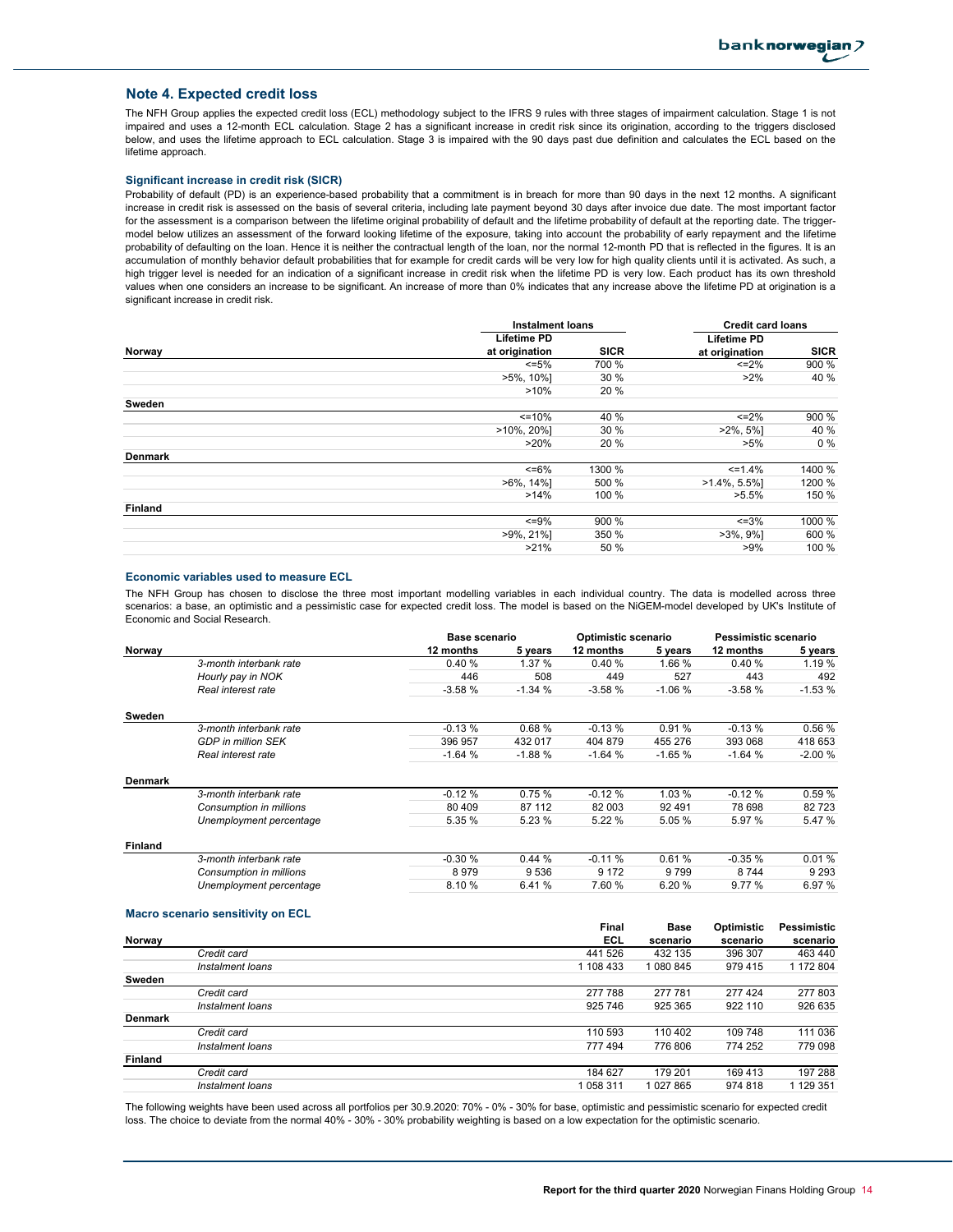## **Note 5. Loans to customers by product groups and change in loan loss allowance**

## **Loans to customers by product groups**

|                                              |            |           |               | Loan loss allowance |           |         | <b>Loans to</b> |             |
|----------------------------------------------|------------|-----------|---------------|---------------------|-----------|---------|-----------------|-------------|
| Amounts in NOK 1000                          | Stage 1    | Stage 2   | Stage 3       | <b>Gross loans</b>  | Stage 1   | Stage 2 | Stage 3         | customers   |
| Instalment Ioans Norway                      | 6916744    | 1 783 141 | 2 952 125     | 11 652 009          | 47 135    | 63 581  | 997 717         | 10 543 577  |
| Credit card loans Norway                     | 4 463 600  | 594 137   | 910 949       | 5968687             | 30 160    | 33 4 15 | 377952          | 5 5 27 1 61 |
| Instalment Ioans Sweden                      | 2 233 276  | 1 148 162 | 817920        | 5 199 358           | 53 244    | 61 501  | 811 001         | 4 273 611   |
| Credit card loans Sweden                     | 2 010 206  | 425 438   | 500 272       | 2935915             | 10 921    | 28 006  | 238 861         | 2658127     |
| Instalment Ioans Denmark                     | 3656874    | 241878    | 249 297       | 5 148 049           | 49 282    | 36 286  | 691 925         | 4 370 555   |
| Credit card loans Denmark                    | 785 545    | 94 456    | 213 915       | 1 093 916           | 9 3 0 6   | 8 3 0 7 | 92 980          | 983 323     |
| Instalment Ioans Finland                     | 6849798    | 1 373 664 | 2 0 5 1 1 1 3 | 10 274 575          | 146887    | 190 845 | 720 579         | 9 216 265   |
| Credit card loans Finland                    | 1706997    | 567 765   | 299 558       | 2 574 319           | 20 285    | 56 797  | 107 546         | 2 389 692   |
| Total                                        | 28 623 040 | 6 228 640 | 9 9 9 5 1 4 8 | 44 846 828          | 367 219   | 478 738 | 4 038 561       | 39 962 311  |
| Loan loss allowance coverage ratio per stage |            |           |               |                     | $1.28 \%$ | 7.69%   | 40.41 %         |             |
| <b>Net loans</b>                             |            |           |               |                     |           |         |                 | 39 962 311  |

#### **Change in loan loss allowance and gross loans**

Migration out of a stage is calculated at previous closing date 30.6.20, while migration into a stage is calculated at the closing date 30.9.20.

#### **Total Loans**

#### **Loan loss allowance**

| Amounts in NOK 1000                                                         | Stage 1                  | Stage 2                  | Stage 3                  | Total     |
|-----------------------------------------------------------------------------|--------------------------|--------------------------|--------------------------|-----------|
| Loan loss allowance as at 30.6.20                                           | 343 618                  | 480 030                  | 3798484                  | 4 622 132 |
| Transfers:                                                                  |                          |                          |                          |           |
| Transfers from stage 1 to stage 2                                           | $-36543$                 | 151836                   | $\overline{\phantom{a}}$ | 115 293   |
| Transfers from stage 1 to stage 3                                           | $-3267$                  |                          | 32 157                   | 28 890    |
| Transfers from stage 2 to stage 1                                           | 28 042                   | $-81650$                 | $\overline{\phantom{0}}$ | $-53607$  |
| Transfers from stage 2 to stage 3                                           | $\overline{\phantom{a}}$ | $-88658$                 | 199 252                  | 110 594   |
| Transfers from stage 3 to stage 2                                           | $\overline{\phantom{a}}$ | 14 4 65                  | $-62924$                 | $-48458$  |
| Transfers from stage 3 to stage 1                                           | 260                      | $\overline{\phantom{0}}$ | $-6309$                  | $-6048$   |
| New financial assets issued                                                 | 22 556                   | 5 0 7 4                  | 85                       | 27 7 15   |
| Financial assets derecognized in the period                                 | $-11492$                 | $-9203$                  | $-4722$                  | $-25417$  |
| Modification of contractual cash flows from non-discounted financial assets | 24 045                   | 6843                     | 260 138                  | 291 025   |
| Charge-off                                                                  | $\overline{\phantom{a}}$ | $\overline{\phantom{0}}$ | $-177603$                | $-177603$ |
| Loan loss allowance as at 30.9.20                                           | 367 219                  | 478 738                  | 4 038 561                | 4884517   |

#### **Gross loans to customers**

| Amounts in NOK 1000                                                         | Stage 1                  | Stage 2    | Stage 3                  | Total      |
|-----------------------------------------------------------------------------|--------------------------|------------|--------------------------|------------|
| Gross loans to customers as at 30.6.20                                      | 28 976 202               | 6 217 070  | 9 505 895                | 44 699 166 |
| Transfers:                                                                  |                          |            |                          |            |
| Transfers from stage 1 to stage 2                                           | -1831949                 | 1929 796   | $\overline{\phantom{0}}$ | 97 848     |
| Transfers from stage 1 to stage 3                                           | $-77.305$                |            | 82 455                   | 5 1 4 9    |
| Transfers from stage 2 to stage 1                                           | 1 181 600                | -1 301 982 |                          | $-120382$  |
| Transfers from stage 2 to stage 3                                           | $\overline{\phantom{a}}$ | -614 770   | 648 901                  | 34 131     |
| Transfers from stage 3 to stage 2                                           | $\overline{\phantom{a}}$ | 159 240    | $-222916$                | -63 675    |
| Transfers from stage 3 to stage 1                                           | 8 5 9 4                  |            | $-19837$                 | $-11243$   |
| New financial assets issued                                                 | 1 558 339                | 50 430     | 187                      | 1608955    |
| Financial assets derecognized in the period                                 | $-934293$                | $-170.346$ | $-84859$                 | $-1189498$ |
| Modification of contractual cash flows from non-discounted financial assets | $-258$ 147               | -40 798    | 316 867                  | 17922      |
| Charge-off                                                                  | -                        |            | $-231.546$               | $-231.546$ |
| Gross loans to customers as at 30.9.20                                      | 28 623 040               | 6 228 640  | 9995148                  | 44 846 828 |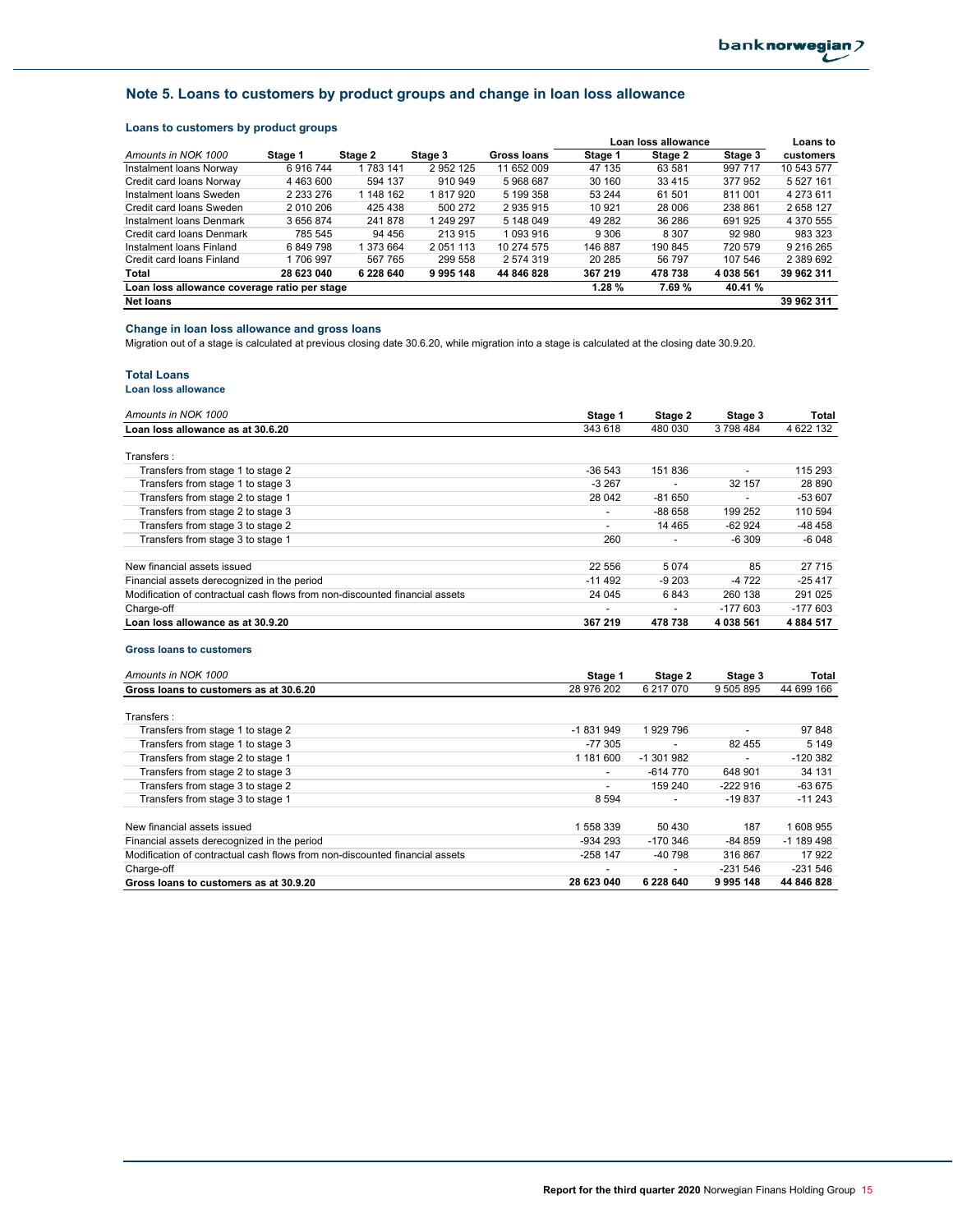#### **Instalment loans total**

## **Loan loss allowance**

| Amounts in NOK 1000                                                         | Stage 1                  | Stage 2   | Stage 3        | Total      |
|-----------------------------------------------------------------------------|--------------------------|-----------|----------------|------------|
| Loan loss allowance as at 30.6.20                                           | 275 358                  | 350 546   | 3 008 293      | 3 634 196  |
|                                                                             |                          |           |                |            |
| Transfers:                                                                  |                          |           |                |            |
| Transfers from stage 1 to stage 2                                           | $-30231$                 | 110 401   | $\overline{a}$ | 80 170     |
| Transfers from stage 1 to stage 3                                           | $-2938$                  |           | 28 961         | 26 0 23    |
| Transfers from stage 2 to stage 1                                           | 20 276                   | $-50291$  |                | $-300016$  |
| Transfers from stage 2 to stage 3                                           | $\overline{\phantom{a}}$ | $-74215$  | 156 528        | 82 313     |
| Transfers from stage 3 to stage 2                                           |                          | 11418     | $-44977$       | $-33559$   |
| Transfers from stage 3 to stage 1                                           | 223                      |           | $-4663$        | $-4440$    |
|                                                                             |                          |           |                |            |
| New financial assets issued                                                 | 20 4 35                  | 2822      | 24             | 23 28 2    |
| Financial assets derecognized in the period                                 | $-10924$                 | $-7659$   | $-21296$       | $-39880$   |
| Modification of contractual cash flows from non-discounted financial assets | 24 350                   | 9 1 9 2   | 223 342        | 256 884    |
| Charge-off                                                                  |                          |           | $-124989$      | $-124989$  |
| Loan loss allowance as at 30.9.20                                           | 296 548                  | 352 213   | 3 2 2 1 2 2 3  | 3869983    |
| <b>Gross loans to customers</b>                                             |                          |           |                |            |
|                                                                             |                          |           |                |            |
| Amounts in NOK 1000                                                         | Stage 1                  | Stage 2   | Stage 3        | Total      |
| Gross loans to customers as at 30.6.20                                      | 19 721 115               | 4 520 402 | 7 636 793      | 31 878 309 |
| Transfers:                                                                  |                          |           |                |            |
| Transfers from stage 1 to stage 2                                           | $-1289085$               | 1 304 787 |                | 15 702     |
| Transfers from stage 1 to stage 3                                           | $-68750$                 |           | 73 227         | 4478       |
| Transfers from stage 2 to stage 1                                           | 745 514                  | -783 947  |                | $-38432$   |
| Transfers from stage 2 to stage 3                                           |                          | -484 515  | 510 786        | 26 271     |
| Transfers from stage 3 to stage 2                                           | $\overline{\phantom{a}}$ | 130 065   | $-163061$      | $-32996$   |
|                                                                             |                          |           |                |            |

| Transfers from stage 3 to stage 1                                           | 7608       | $\overline{\phantom{a}}$ | $-14468$      | -6 860     |
|-----------------------------------------------------------------------------|------------|--------------------------|---------------|------------|
|                                                                             |            |                          |               |            |
| New financial assets issued                                                 | 1482258    | 32 301                   | 77            | 1 514 636  |
| Financial assets derecognized in the period                                 | -849 348   | $-144715$                | $-66650$      | $-1060713$ |
| Modification of contractual cash flows from non-discounted financial assets | $-92620$   | -27 534                  | 254 657       | 134 504    |
| Charge-off                                                                  |            |                          | $-160908$     | $-160908$  |
| Gross loans to customers as at 30.9.20                                      | 19 656 692 | 4 546 844                | 8 0 7 0 4 5 4 | 32 273 991 |

#### **Credit card total**

#### **Loan loss allowance**

| Amounts in NOK 1000                                                         | Stage 1                  | Stage 2   | Stage 3                  | Total      |
|-----------------------------------------------------------------------------|--------------------------|-----------|--------------------------|------------|
| Loan loss allowance as at 30.6.20                                           | 68 260                   | 129 484   | 790 192                  | 987 936    |
| Transfers:                                                                  |                          |           |                          |            |
| Transfers from stage 1 to stage 2                                           | $-6312$                  | 41 4 35   |                          | 35 124     |
| Transfers from stage 1 to stage 3                                           | $-329$                   |           | 3 1 9 6                  | 2867       |
| Transfers from stage 2 to stage 1                                           | 7767                     | $-31358$  | $\overline{\phantom{0}}$ | $-23592$   |
| Transfers from stage 2 to stage 3                                           |                          | $-14443$  | 42724                    | 28 28 1    |
| Transfers from stage 3 to stage 2                                           | $\overline{\phantom{a}}$ | 3 0 4 7   | $-17946$                 | $-14899$   |
| Transfers from stage 3 to stage 1                                           | 37                       |           | $-1645$                  | $-1608$    |
| New financial assets issued                                                 | 2 1 2 0                  | 2 2 5 3   | 61                       | 4 4 3 4    |
| Financial assets derecognized in the period                                 | $-568$                   | $-1544$   | $-5981$                  | $-8093$    |
| Modification of contractual cash flows from non-discounted financial assets | $-305$                   | $-2349$   | 59 351                   | 56 697     |
| Charge-off                                                                  |                          |           | $-52613$                 | $-52613$   |
| Loan loss allowance as at 30.9.20                                           | 70 671                   | 126 525   | 817338                   | 1 014 534  |
| <b>Gross loans to customers</b>                                             |                          |           |                          |            |
| Amounts in NOK 1000                                                         | Stage 1                  | Stage 2   | Stage 3                  | Total      |
| Gross loans to customers as at 30.6.20                                      | 9 255 087                | 1696668   | 1869 103                 | 12 820 857 |
| Transfers:                                                                  |                          |           |                          |            |
| Transfers from stage 1 to stage 2                                           | $-542864$                | 625 009   |                          | 82 145     |
| Transfers from stage 1 to stage 3                                           | $-8556$                  |           | 9 2 2 7                  | 672        |
| Transfers from stage 2 to stage 1                                           | 436 085                  | -518 035  |                          | $-81950$   |
| Transfers from stage 2 to stage 3                                           |                          | $-130255$ | 138 115                  | 7861       |
| Transfers from stage 3 to stage 2                                           | $\overline{\phantom{a}}$ | 29 175    | -59 855                  | $-30680$   |
| Transfers from stage 3 to stage 1                                           | 986                      |           | $-5369$                  | $-4383$    |
| New financial assets issued                                                 | 76 081                   | 18 129    | 110                      | 94 320     |
| Financial assets derecognized in the period                                 | $-84945$                 | $-25631$  | $-18209$                 | $-128785$  |
| Modification of contractual cash flows from non-discounted financial assets | $-165527$                | $-13264$  | 62 210                   | $-116581$  |

Charge-off - - -70 638 -70 638 **Gross loans to customers as at 30.9.20 8 966 348 8 966 348 1 681 796 1 924 694 12 572 837**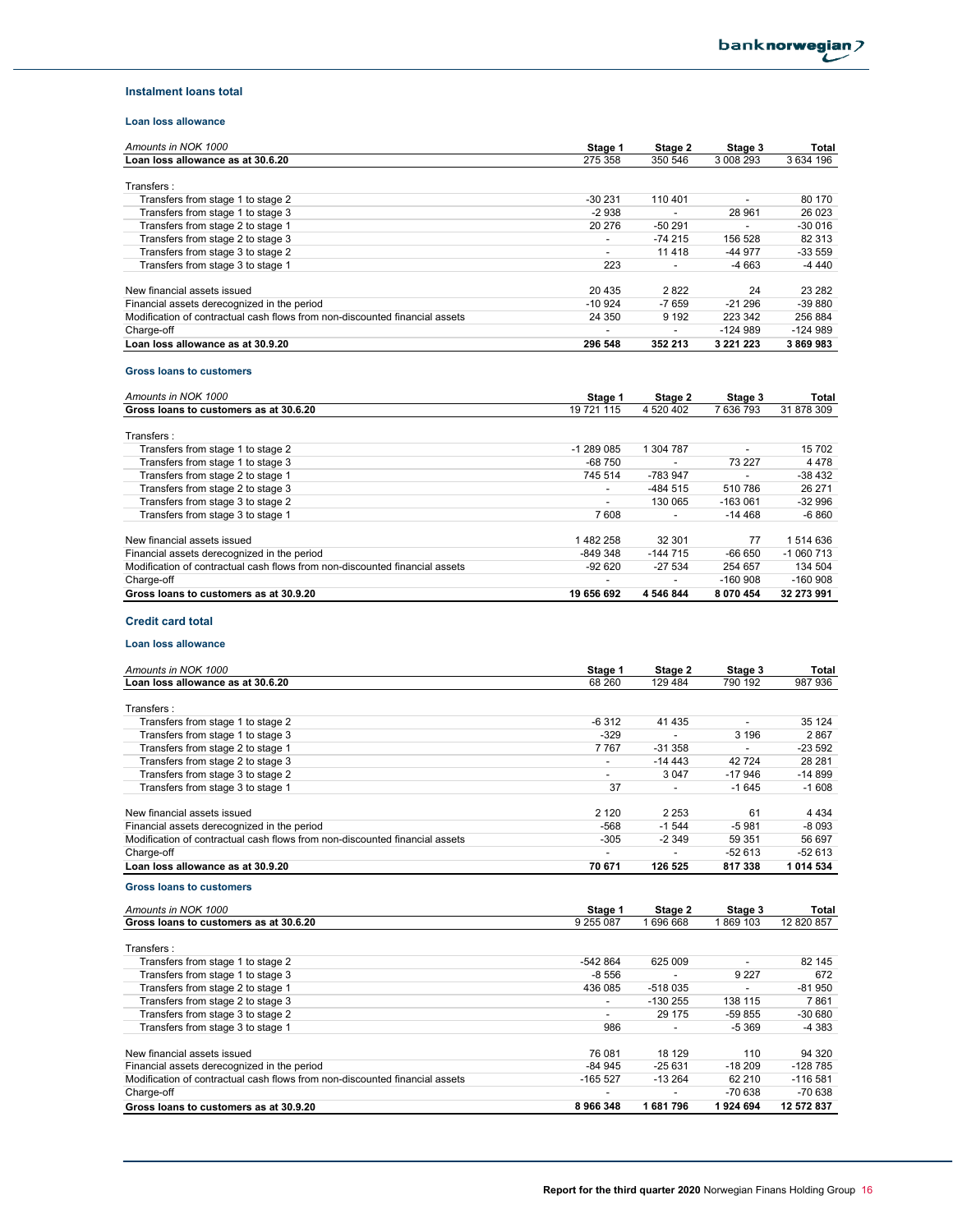### **Note 6. Provision for loan losses**

| Amounts in NOK 1000                                             | <b>YTD 2020</b> | <b>YTD 2019</b> | 2019    |
|-----------------------------------------------------------------|-----------------|-----------------|---------|
| Realized losses in the period due to final write-offs           | 51 444          | 31 456          | 46813   |
| Realized losses in the period due to charge-offs                | 147 095         | 371 278         | 436891  |
| Loan loss provisions - lifetime expected credit loss (stage 3)  | 1 318 435       | 781 393         | 922 091 |
| Loan loss provisions - lifetime expected credit loss (stage 2)  | -53 639         | 1 3 2 5         | 99 639  |
| Loan loss provisions - 12 months expected credit loss (stage 1) | $-300048$       | 9 1 0 4         | 121 926 |
| <b>Provision for loan losses</b>                                | 1 433 286       | 1 194 557       | 627 359 |

#### **Note 7. Risk classes**

|                     | Probability of | Gross loans*  |               | <b>Undrawn credit limits</b> |            |
|---------------------|----------------|---------------|---------------|------------------------------|------------|
| Amounts in NOK 1000 | default        | 30.9.20       | 30.9.19       | 30.9.20                      | 30.9.19    |
| Α                   | $0 - 1%$       | 6 240 068     | 6616969       | 48 839 715                   | 41 658 440 |
| В                   | $1 - 3 \%$     | 9 605 195     | 10 521 698    | 982 927                      | 1869 190   |
| C                   | $3 - 5%$       | 5 177 878     | 4 635 397     | 198 864                      | 269 627    |
| D                   | $5 - 9%$       | 4 632 346     | 4 4 5 0 7 9 5 | 122 439                      | 262 421    |
| Е                   | $9 - 15%$      | 3 444 603     | 4 088 036     | 42 272                       | 205 465    |
| F                   | $15 - 20%$     | 1440786       | 1608221       | 8905                         | 18 648     |
| G                   | $20 - 30%$     | 1764385       | 1701813       | 7679                         | 14 3 11    |
| н                   | $30 - 40%$     | 858 933       | 802 268       | 2066                         | 2 2 2 1    |
|                     | $40 - 55%$     | 703 820       | 659 687       | 649                          | 1074       |
| J                   | $55 - 100%$    | 983 668       | 1 167 197     | 237                          | 246        |
| Defaulted loans     |                | 9 9 9 5 1 4 8 | 6931312       |                              |            |
| Total               |                | 44 846 828    | 43 183 392    |                              |            |

Risk is grouped into PD bands from A to J, with A being the lowest risk.

\*Disclosure of risk class information has been simplified to reflect a more transparent grouping of loans. All non-impaired loans are classified A to J. Comparable periods are restated.

### **Note 8. Net interest income**

| Amounts in NOK 1000                                                 | <b>YTD 2020</b> | <b>YTD 2019</b> | 2019      |
|---------------------------------------------------------------------|-----------------|-----------------|-----------|
| Interest income from cash and deposits with the central bank        | 206             | 531             | 781       |
| Interest income from loans to and deposits with credit institutions | $-116$          | 4665            | 7403      |
| Interest income from instalment loans                               | 3 152 443       | 3 064 902       | 4 114 730 |
| Interest income from other loans                                    | 432             |                 |           |
| Interest income from credit card loans                              | 1 312 056       | 1 189 145       | 1624932   |
| Interest income from sales financing                                | 180             | 519             | 650       |
| Interest income, effective interest method                          | 4 4 6 5 2 0 2   | 4 259 762       | 5748496   |
| Interest and other income from certificates and bonds               | 174 235         | 111 268         | 155 937   |
| Other interest and other interest related income                    | 5701            | 4 4 8 7         | 6 3 4 3   |
| Other interest income                                               | 179 936         | 115 755         | 162 279   |
| Interest expense from deposits from the central bank                | 1797            |                 |           |
| Interest expense from deposits from customers                       | 336 355         | 355 927         | 478 037   |
| Interest expense on debt securities issued                          | 125 844         | 44 159          | 70 531    |
| Interest expense on subordinated loan                               | 27 744          | 25 784          | 34 665    |
| Other interest and other interest related expenses                  | 51 598          | 50 634          | 66 857    |
| <b>Interest expenses</b>                                            | 543 337         | 476 504         | 650 090   |
| Net interest income                                                 | 4 101 801       | 3899013         | 5 260 685 |

### **Note 9. Net commission and bank services income**

| Amounts in NOK 1000                                 | <b>YTD 2020</b> | <b>YTD 2019</b> | 2019    |
|-----------------------------------------------------|-----------------|-----------------|---------|
| Payment services                                    | 247 454         | 306 359         | 416 056 |
| Insurance services                                  | 53 546          | 58 103          | 70 440  |
| Other fees and commission and bank services income  | 37 301          | 40 590          | 53 947  |
| Total commission and bank services income           | 338 300         | 405 052         | 540 443 |
| Payment services                                    | 71 163          | 125 821         | 160 458 |
| Insurance services                                  | 53 487          | 50 133          | 67 516  |
| Other fees and commission and bank services expense | 17 953          | 16888           | 22729   |
| Total commission and bank services expenses         | 142 604         | 192 841         | 250 703 |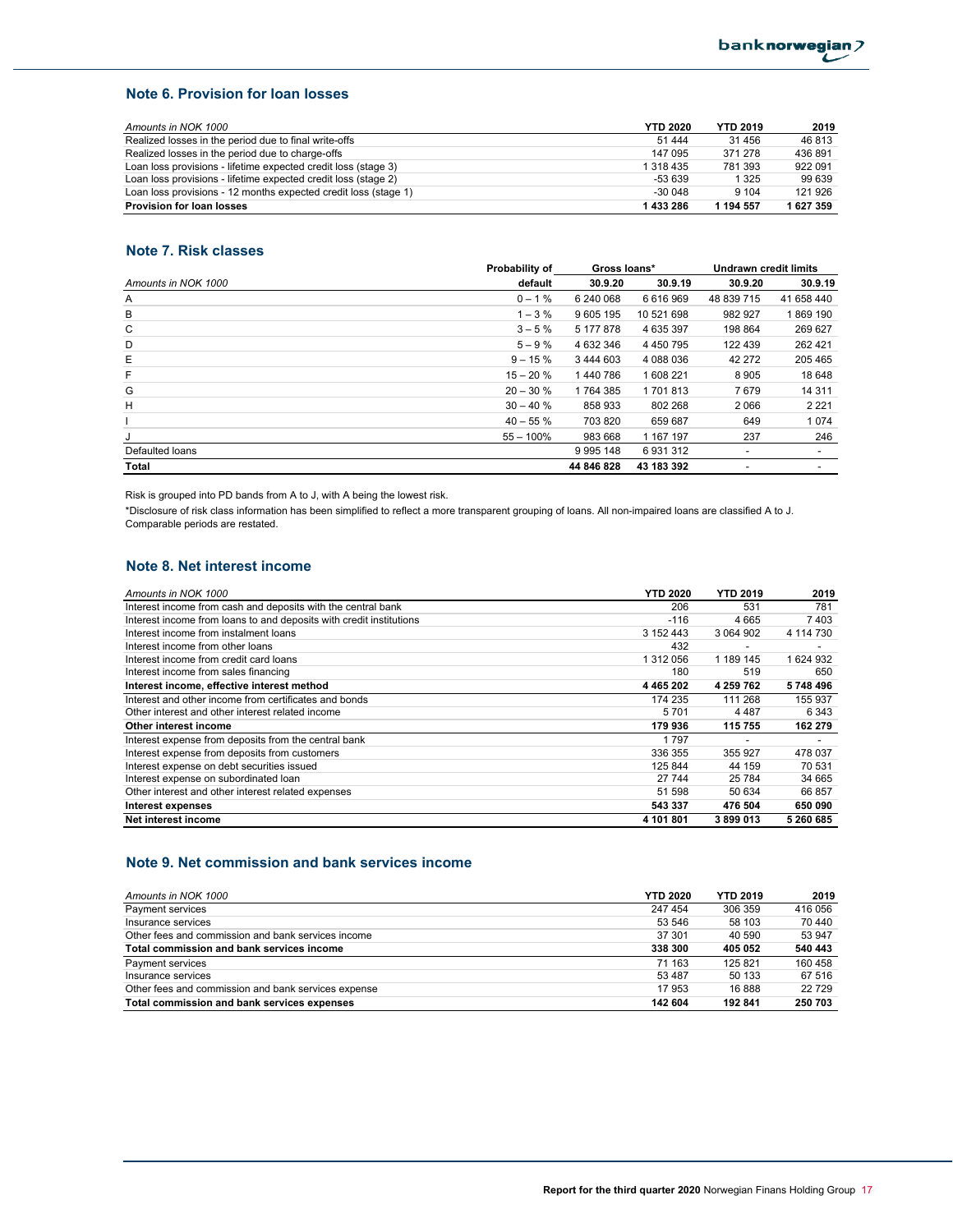## **Note 10. Net change in value on securities and currency**

| Amounts in NOK 1000                            | <b>YTD 2020</b> | <b>YTD 2019</b> | 2019      |
|------------------------------------------------|-----------------|-----------------|-----------|
| Net change on certificates and bonds           | -74 248         | $-54896$        | $-74.558$ |
| Net change on FX-forwards                      | $-145723$       | 147 357         | 143 008   |
| Net currency effects                           | 258 404         | $-80652$        | -49 509   |
| Net change on shares and other securities      | 6628            | 10 778          | 13 112    |
| Net change in value on securities and currency | 45 061          | 22 587          | 32 053    |

# **Note 11. General administrative expenses**

| Amounts in NOK 1000                   | <b>YTD 2020</b> | <b>YTD 2019</b> | 2019    |
|---------------------------------------|-----------------|-----------------|---------|
| Sales and marketing                   | 609 203         | 656 473         | 879 117 |
| IT operations                         | 68 607          | 68 548          | 88 871  |
| External services costs               | 68 915          | 47 546          | 70 677  |
| Other administrative expenses         | 39 010          | 39 548          | 56419   |
| Total general administrative expenses | 785 734         | 812 115         | 1095085 |

## **Note 12. Debt securities issued and subordinated loan**

| Amounts in NOK 1000                                     | 30.9.20   | 30.9.19   | 2019      |
|---------------------------------------------------------|-----------|-----------|-----------|
| Debt securities issued, carrying value (amortized cost) | 6649351   | 3472923   | 6 537 863 |
| Subordinated loans, carrying value (amortized cost)     | 876 049   | 812 230   | 822 688   |
| Total debt securities issued and subordinated loans     | 7 525 399 | 4 285 154 | 7 360 551 |

|                                                 | Nominal     |            |          | Reference       |            |           |
|-------------------------------------------------|-------------|------------|----------|-----------------|------------|-----------|
|                                                 | value       |            |          | rate            |            | Carrying  |
| <b>ISIN</b>                                     | outstanding | Currency   | Interest | + margin        | Maturity*  | value     |
| Debt securities issued (senior unsecured bonds) |             |            |          |                 |            |           |
| NO0010810534                                    | 299 000     | <b>SEK</b> | Floating | STIBOR + 108bp  | 20.11.2020 | 314 050   |
| NO0010811110                                    | 285 000     | <b>NOK</b> | Floating | $NIBOR + 108bp$ | 24.11.2020 | 285 380   |
| NO0010837206                                    | 335 000     | <b>SEK</b> | Floating | STIBOR + 120bp  | 22.02.2021 | 352 449   |
| NO0010848583                                    | 192 000     | <b>SEK</b> | Floating | STIBOR + 140bp  | 29.09.2021 | 199 681   |
| NO0010848591                                    | 1 000 000   | <b>NOK</b> | Floating | $NIBOR + 150bp$ | 29.03.2022 | 999 769   |
| NO0010863582                                    | 400 000     | <b>SEK</b> | Floating | STIBOR + 140bp  | 16.09.2022 | 420 008   |
| NO0010863574                                    | 400 000     | <b>NOK</b> | Floating | $NIBOR + 140bp$ | 16.09.2022 | 400 066   |
| NO0010871148                                    | 800 000     | <b>NOK</b> | Floating | NIBOR + 195bp   | 12.12.2022 | 799 622   |
| NO0010871130                                    | 1 000 000   | <b>SEK</b> | Floating | STIBOR + 190bp  | 12.12.2022 | 1 049 262 |
| NO0010871155                                    | 1 200 000   | <b>NOK</b> | Floating | $NIBOR + 215bp$ | 12.12.2023 | 1 199 402 |
| NO0010871296                                    | 600 000     | <b>SEK</b> | Floating | STIBOR + 200bp  | 12.12.2023 | 629 663   |
| <b>Total debt securities issued</b>             | 6 511 000   |            |          |                 |            | 6 649 351 |
| <b>Subordinated loan</b>                        |             |            |          |                 |            |           |
| NO0010774326                                    | 100 000     | <b>NOK</b> | Floating | $NIBOR + 300bp$ | 21.09.2021 | 99 947    |
| NO0010797988                                    | 200 000     | <b>NOK</b> | Floating | NIBOR + 375bp   | 16.06.2022 | 199 814   |
| NO0010833130                                    | 550 000     | <b>SEK</b> | Floating | STIBOR + 375bp  | 02.10.2023 | 576 288   |
| <b>Total subordinated loans</b>                 | 850 000     |            |          |                 |            | 876 049   |
| Total                                           | 7 361 000   |            |          |                 |            | 7 525 399 |

*\* For subordinated loans maturity reflects the first possible call date*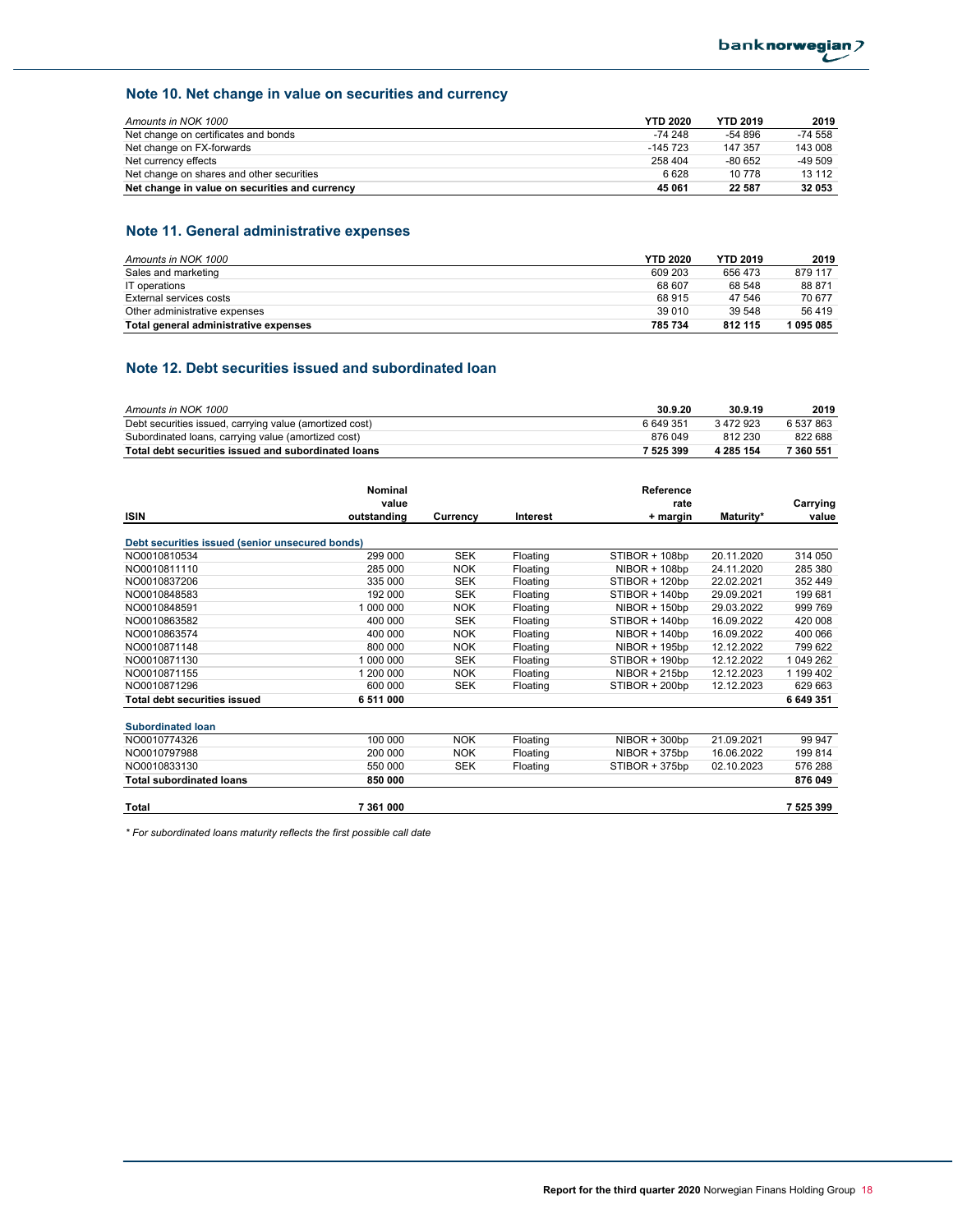#### **Note 13. Financial instruments**

#### **Financial instruments at fair value**

|                                           | 30.9.20                  |            |                          |            |
|-------------------------------------------|--------------------------|------------|--------------------------|------------|
| Amounts in NOK 1000                       | Level 1                  | Level 2    | Level 3                  | Total      |
| Certificates and bonds*                   | $\overline{\phantom{a}}$ | 21 054 167 | $\overline{\phantom{0}}$ | 21 054 167 |
| <b>Financial derivatives</b>              |                          | 205 245    | $\overline{\phantom{a}}$ | 205 245    |
| Shares and other securities               |                          |            | 51491                    | 51 491     |
| Total financial assets at fair value      |                          | 21 259 412 | 51 491                   | 21 310 903 |
| <b>Financial derivatives</b>              | $\overline{\phantom{a}}$ | 112 604    | $\overline{\phantom{0}}$ | 112 604    |
| Loans from credit institutions**          | 1 033 695                |            | $\overline{\phantom{0}}$ | 1 033 695  |
| Total financial liabilities at fair value | 1033695                  | 112 604    | ۰                        | 1 146 300  |

\*Of which NOK 1 000 million is collateral for loans in Norges Bank

\*\*NOK 1 000 million is loans from Norges Bank

|                                           | 30.9.19                  |                          |         |            |  |
|-------------------------------------------|--------------------------|--------------------------|---------|------------|--|
| Amounts in NOK 1000                       | Level 1                  | Level 2                  | Level 3 | Total      |  |
| Certificates and bonds                    | $\overline{\phantom{a}}$ | 11 339 732               |         | 11 339 732 |  |
| <b>Financial derivatives</b>              |                          | 19 2 84                  |         | 19 2 84    |  |
| Shares and other securities               | $\overline{\phantom{a}}$ | $\overline{\phantom{a}}$ | 42 529  | 42 529     |  |
| Total financial assets at fair value      | $\overline{\phantom{a}}$ | 11 359 015               | 42 529  | 11 401 544 |  |
| <b>Financial derivatives</b>              |                          | 37 563                   |         | 37 563     |  |
| Total financial liabilities at fair value | $\blacksquare$           | 37 563                   |         | 37 563     |  |

#### **Change in instruments classified at level 3**

|                                          |                                          | 30.9.20 |                                          | 30.9.19 |
|------------------------------------------|------------------------------------------|---------|------------------------------------------|---------|
| Amounts in NOK 1000                      | <b>Shares</b><br>and other<br>securities | Total   | <b>Shares</b><br>and other<br>securities | Total   |
| <b>Value 31.12</b>                       | 44 863                                   | 44 863  | 36 691                                   | 36 691  |
| Net gain / loss on financial instruments | 6628                                     | 6628    | 5838                                     | 5838    |
| <b>Value 30.9</b>                        | 51 491                                   | 51 491  | 42 529                                   | 42 5 29 |

#### **Fair value of financial instruments at amortized cost**

Financial instruments at amortized cost are valued at originally determined cash flows, adjusted for any impairment losses. Amortized cost will not always give values that match the market's assessment of the same instruments, due to different perceptions of market conditions, risk and return requirements.

#### *Debt securities issued and subordinated loan*

The fair value of debt securities issued and subordinated loan are based on observable market data where available.

|                                    | 30.9.20                  |                   | 30.9.19                  |                   |
|------------------------------------|--------------------------|-------------------|--------------------------|-------------------|
| Amounts in NOK 1000                | <b>Book value</b>        | <b>Fair value</b> | <b>Book value</b>        | <b>Fair value</b> |
| Debt securities issued             | 6 649 351                | 6494424           | 3 472 923                | 3 339 470         |
| Subordinated loan                  | 876 049                  | 812 383           | 812 230                  | 806 395           |
| <b>Total financial liabilities</b> | 7 525 399                | 7 306 807         | 4 285 154                | 4 145 865         |
|                                    |                          | 30.9.20           |                          |                   |
| Amounts in NOK 1000                | Level 1                  | Level 2           | Level 3                  | <b>Total</b>      |
| Debt securities issued             | $\overline{\phantom{0}}$ | 6649351           | $\overline{\phantom{0}}$ | 6 649 351         |
| Subordinated loan                  | $\overline{\phantom{a}}$ | 876 049           | $\overline{\phantom{0}}$ | 876 049           |
| <b>Total financial liabilities</b> | ٠                        | 7 525 399         | ٠                        | 7 525 399         |
|                                    |                          | <b>20.010</b>     |                          |                   |

| Amounts in NOK 1000                | Level | Level 2   | Level 3 | Total     |
|------------------------------------|-------|-----------|---------|-----------|
| Debt securities issued             |       | 3472923   |         | 3472923   |
| Subordinated loan                  |       | 812 230   |         | 812 230   |
| <b>Total financial liabilities</b> |       | 4 285 154 |         | 4 285 154 |

Level 1: Valuation based on quoted prices in an active market. Level 2: Valuation based on observable market data, other than quoted prices. Level 3: Valuation based on observable market data when valuation can not be determined in level 1 or 2.

#### **Note 14. Related parties**

Norwegian Finans Holding ASA owns 100% of Bank Norwegian AS. Bank Norwegian AS has since 2007 had an agreement with Norwegian Air Shuttle ASA regarding the use of the brand name Norwegian, IP-rights and cooperation regarding the loyalty program Norwegian Reward. The agreement was renegotiated in the second quarter 2018 and is valid for ten years. In the third quarter 2020 the total expensed amount related to Norwegian Air Shuttle ASA was NOK 99.3 million, comprising of portfolio related costs of NOK 88.3 million and sales and agent commissions of NOK 11 million. The portfolio related costs include license fee for use of brand name, IP-rights and other customer portfolio costs, such as cashpoints.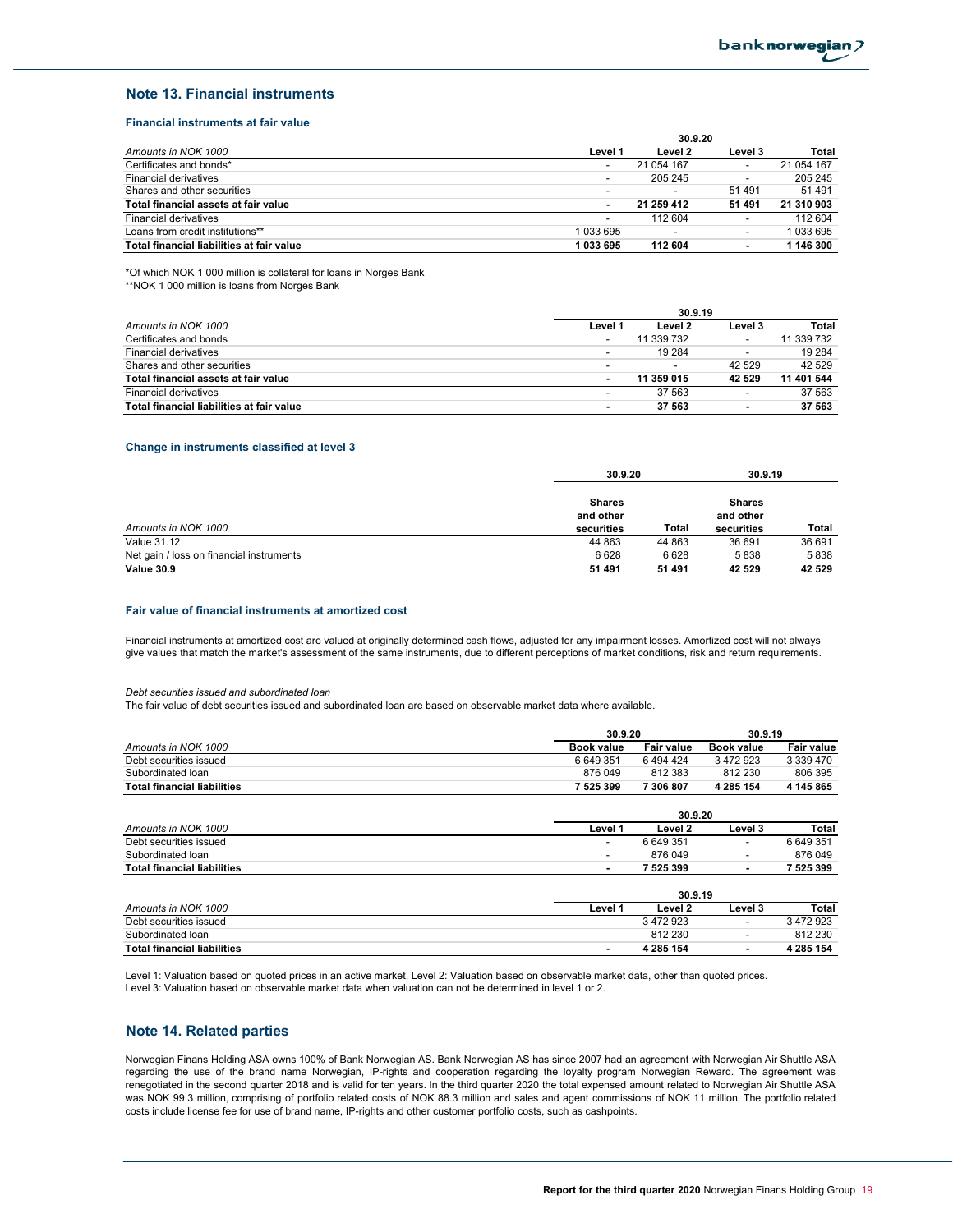# **Quarterly figures**

## **Profit and loss account**

|                                                            |         |                     | Norwegian Finans Holding Group |           |           |  |
|------------------------------------------------------------|---------|---------------------|--------------------------------|-----------|-----------|--|
| Amounts in NOK 1000                                        | Q3 2020 | Q <sub>2</sub> 2020 | Q1 2020                        | Q4 2019   | Q3 2019   |  |
| Interest income, effective interest method                 | 1447485 | 503 855             | 1 513 862                      | 488 734   | 1457649   |  |
| Other interest income                                      | 51 103  | 61764               | 67 068                         | 46 524    | 37 800    |  |
| Interest expenses                                          | 177 518 | 179 319             | 186 500                        | 173 586   | 165 155   |  |
| Net interest income                                        | 1321070 | 1 386 301           | 1 394 430                      | 1 361 672 | 1 330 294 |  |
| Commission and bank services income                        | 79 379  | 66 364              | 192 558                        | 135 391   | 134 232   |  |
| Commission and bank services expenses                      | 42 839  | 48 138              | 51 627                         | 57862     | 70 004    |  |
| Net change in value on securities and currency             | 9 2 1 2 | 104 964             | -69 114                        | 9465      | 25 201    |  |
| Net other operating income                                 | 45751   | 123 190             | 71817                          | 86 994    | 89 429    |  |
| Total income                                               | 1366822 | 509 491             | 466 247                        | 1 448 665 | 1 419 723 |  |
| Personnel expenses                                         | 32 040  | 23 7 19             | 31 168                         | 28 4 9 6  | 28 061    |  |
| General administrative expenses                            | 263 320 | 227 532             | 294 882                        | 282 970   | 263 087   |  |
| Depreciation and impairment of fixed and intangible assets | 25 031  | 22 518              | 16 700                         | 18 079    | 16833     |  |
| Other operating expenses                                   | 14 641  | 14 972              | 15 801                         | 15 573    | 16 269    |  |
| <b>Total operating expenses</b>                            | 335 031 | 288 741             | 358 550                        | 345 118   | 324 251   |  |
| Provision for loan losses                                  | 365 623 | 447 027             | 620 636                        | 432 803   | 413 511   |  |
| Profit before tax                                          | 666 168 | 773 723             | 487 060                        | 670 745   | 681 961   |  |
| Tax charge                                                 | 165 545 | 191 635             | 119 028                        | 166882    | 168 024   |  |
| <b>Profit after tax</b>                                    | 500 622 | 582 087             | 368 032                        | 503 863   | 513 937   |  |

# **Comprehensive income**

| Amounts in NOK 1000                     | Q3 2020 | 2020<br>Q2 | Q1 2020 | Q4 2019 | Q3 2019 |
|-----------------------------------------|---------|------------|---------|---------|---------|
| Profit on ordinary activities after tax | 500 622 | 582 087    | 368 032 | 503 863 | 513 937 |
| Comprehensive income for the period     | 500 622 | 582 087    | 368 032 | 503 863 | 513 937 |

## **Balance sheet**

|                                             |               |            |               | Norwegian Finans Holding Group |            |
|---------------------------------------------|---------------|------------|---------------|--------------------------------|------------|
| Amounts in NOK 1000                         | 30.9.20       | 30.6.20    | 31.3.20       | 31.12.19                       | 30.9.19    |
| <b>Assets</b>                               |               |            |               |                                |            |
| Cash and deposits with the central bank     | 69 511        | 69 623     | 69 905        | 68 500                         | 68 285     |
| Loans and deposits with credit institutions | 2 462 788     | 3 361 585  | 3 014 698     | 2 094 165                      | 1 626 704  |
| Loans to customers                          | 39 962 311    | 40 101 034 | 42 378 471    | 40 560 502                     | 40 067 806 |
| Certificates and bonds                      | 21 054 167    | 16 790 787 | 13 764 305    | 14 650 988                     | 11 339 732 |
| <b>Financial derivatives</b>                | 205 245       | 161 158    | 59 0 20       | 76 371                         | 19 284     |
| Shares and other securities                 | 51 491        | 51 124     | 46 017        | 44 863                         | 42 5 29    |
| Intangible assets                           | 470 235       | 490 433    | 506 426       | 510 840                        | 508 638    |
| Deferred tax asset                          | 7702          | 5849       | 4 179         | 3502                           | 19673      |
| <b>Fixed assets</b>                         | 1 1 8 4       | 1 0 8 2    | 1 1 5 3       | 819                            | 953        |
| Receivables                                 | 79 322        | 92 057     | 110 908       | 62 835                         | 56 133     |
| <b>Total assets</b>                         | 64 363 956    | 61 124 733 | 59 955 081    | 58 073 384                     | 53 749 736 |
| <b>Liabilities and equity</b>               |               |            |               |                                |            |
| Loans from credit institutions              | 1 033 695     | 1 000 781  | 1 400 000     | 52750                          |            |
| Deposits from customers                     | 43 880 046    | 41 090 855 | 39 561 112    | 40 118 369                     | 39 185 189 |
| Debt securities issued                      | 6 649 351     | 6679216    | 6813624       | 6 537 863                      | 3 472 923  |
| <b>Financial derivatives</b>                | 112 604       | 200 428    | 657 621       | 29 6 21                        | 37 563     |
| Tax payable                                 | 498 291       | 634 825    | 441 519       | 625 745                        | 618 010    |
| Deferred tax                                | 3821          | 3821       | 3821          | 3821                           |            |
| Other liabilities                           | 193813        | 55 452     | 193 945       | 225 912                        | 400 310    |
| Accrued expenses                            | 217 251       | 175 744    | 177 062       | 182 907                        | 240 195    |
| Subordinated Ioan                           | 876 049       | 876 143    | 876 073       | 822 688                        | 812 230    |
| <b>Total liabilities</b>                    | 53 464 921    | 50 717 265 | 50 124 777    | 48 599 677                     | 44 766 421 |
| Share capital                               | 186 847       | 186 695    | 186 695       | 186 695                        | 186 695    |
| Share premium                               | 978 201       | 972 295    | 972 295       | 972 295                        | 972 295    |
| Tier 1 capital                              | 635 000       | 635 000    | 635 000       | 635 000                        | 635 000    |
| Paid, not registered capital                |               | 6058       |               |                                |            |
| Retained earnings and other reserves        | 9 0 9 8 9 8 7 | 8 607 419  | 8 0 3 6 3 1 4 | 7679717                        | 7 189 324  |
| <b>Total equity</b>                         | 10 899 035    | 10 407 468 | 9830304       | 9 473 707                      | 8983314    |
| <b>Total liabilities and equity</b>         | 64 363 956    | 61 124 733 | 59 955 081    | 58 073 384                     | 53 749 736 |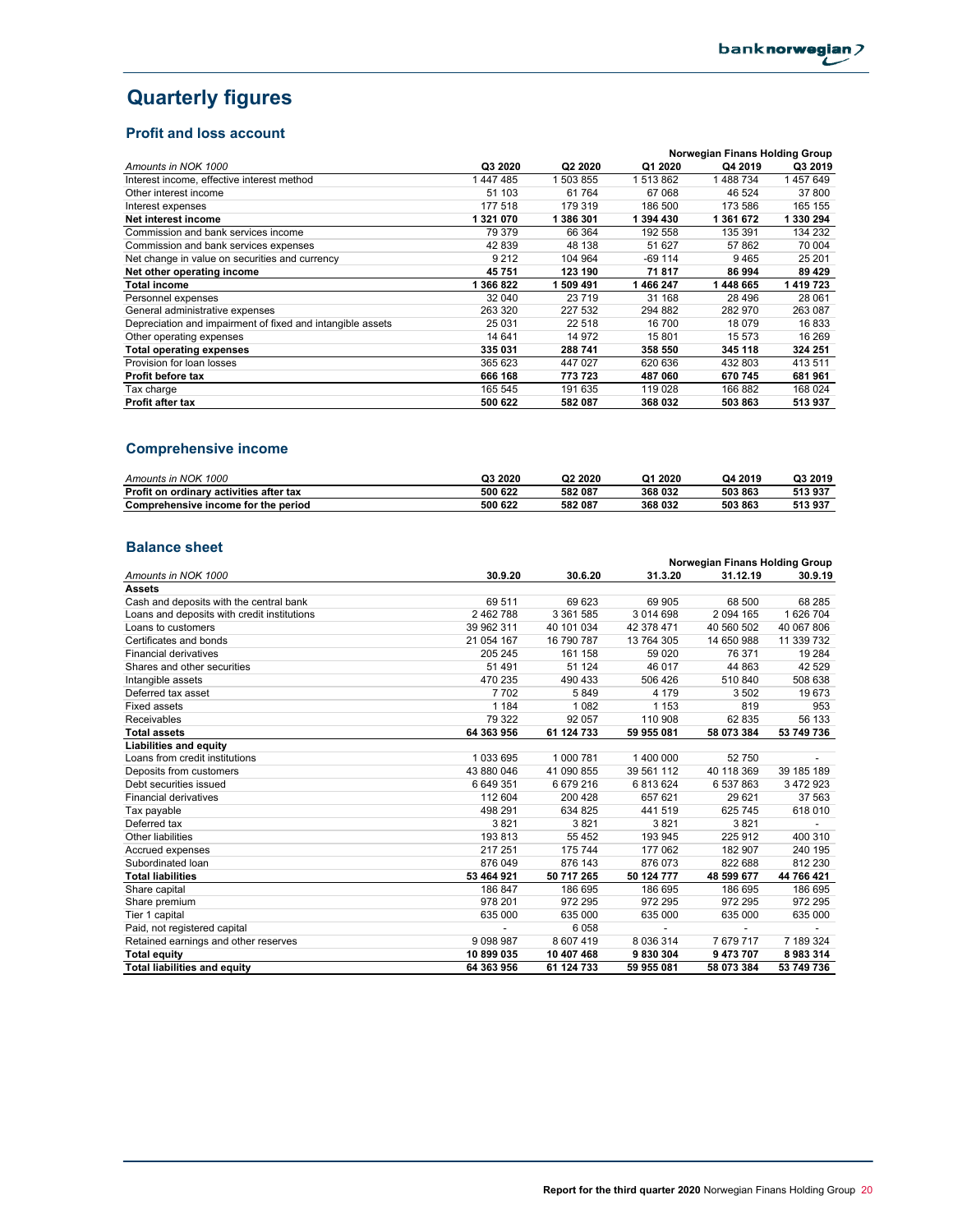# **Norwegian Finans Holding ASA**

## **Profit and loss account**

|                                            |         |                          |                 | Norwegian Finans Holding ASA |                          |
|--------------------------------------------|---------|--------------------------|-----------------|------------------------------|--------------------------|
| Amounts in NOK 1000                        | Q3 2020 | Q3 2019                  | <b>YTD 2020</b> | <b>YTD 2019</b>              | 2019                     |
| Interest income, effective interest method | ۰       | $\overline{\phantom{a}}$ | ٠               | 1 080                        | 1086                     |
| Interest expenses                          | 923     | 906                      | 2769            | 1 208                        | 2 1 1 4                  |
| Net interest income                        | $-923$  | -906                     | $-2769$         | $-128$                       | $-1028$                  |
| Commission and bank services expenses      | 108     | 74                       | 555             | 395                          | 512                      |
| Net other operating income                 | $-108$  | -74                      | -555            | -395                         | $-512$                   |
| <b>Total income</b>                        | $-1031$ | -980                     | -3 3 2 5        | $-523$                       | -1 539                   |
| Personnel expenses                         | 734     | 372                      | 2440            | 1 1 4 5                      | 1518                     |
| General administrative expenses            | 1 0 6 8 | $\overline{\phantom{a}}$ | 2705            | $\overline{\phantom{a}}$     | $\overline{\phantom{a}}$ |
| Other operating expenses                   | 274     | 1 3 7 1                  | 1 365           | 3532                         | 4 4 4 7                  |
| <b>Total operating expenses</b>            | 2076    | 1744                     | 6511            | 4677                         | 5964                     |
| Profit before tax                          | $-3107$ | $-2724$                  | -9835           | $-5201$                      | $-7503$                  |
| Tax charge                                 | $-683$  | $-599$                   | $-2163$         | $-1145$                      | $-1651$                  |
| <b>Profit after tax</b>                    | -2424   | $-2124$                  | $-7672$         | -4 056                       | $-5852$                  |

## **Comprehensive income**

| Amounts in NOK 1000                     | Q2 2020 | Q <sub>2</sub> 2019 | <b>YTD 2020</b> | <b>YTD 2019</b> | 2019 |
|-----------------------------------------|---------|---------------------|-----------------|-----------------|------|
| Profit on ordinary activities after tax | $-2424$ | $-2124$             | -7672           | 056             | 5852 |
| Comprehensive income for the period     | $-2424$ | $-2124$             | $-7672$         | . 056           | 5852 |

### **Balance sheet**

|                                             | Norwegian Finans Holding ASA |           |           |  |
|---------------------------------------------|------------------------------|-----------|-----------|--|
| Amounts in NOK 1000                         | 30.9.20                      | 30.9.19   | 31.12.19  |  |
| <b>Assets</b>                               |                              |           |           |  |
| Loans and deposits with credit institutions | 3464                         | 4 187     | 1 1 1 7   |  |
| Ownership interests in group companies      | 1 190 240                    | 1 190 240 | 1 190 240 |  |
| Deferred tax asset                          | 4 8 4 5                      | 2 1 7 6   | 2682      |  |
| Receivables                                 | 348 228                      | 335 753   | 338 311   |  |
| <b>Total assets</b>                         | 1 546 777                    | 1 532 356 | 1 532 350 |  |
| <b>Liabilities and equity</b>               |                              |           |           |  |
| Other liabilities                           | 206 147                      | 188 965   | 190 374   |  |
| Accrued expenses                            | 1410                         | 761       | 1 142     |  |
| <b>Total liabilities</b>                    | 207 557                      | 189726    | 191 516   |  |
| Share capital                               | 186 847                      | 186 695   | 186 695   |  |
| Share premium                               | 978 201                      | 972 295   | 972 295   |  |
| Retained earnings and other reserves        | 174 172                      | 183 640   | 181 844   |  |
| <b>Total equity</b>                         | 1 339 220                    | 1 342 630 | 1 340 834 |  |
| <b>Total liabilities and equity</b>         | 1 546 777                    | 1 532 356 | 1 532 350 |  |

The Board of directors of Norwegian Finans Holding ASA Bærum, October 27, 2020

Klaus-Anders Nysteen Hans Larsson Anita Aarnæs Chairman of the board Chairman of the board Chairman Chairman Chairman Chairman Chairman Chairman Chairman Chairman Chairman Chairman Chairman Chairman Chairman Chairman Chair Chairman of the board

Christine Rødsæther **Izabella Kibsgaard-** Knut Arne Alsaker<br>Board member **Izabella Kibsgaard-** Knut Arne Alsaker<br>Board member Board member

Board member CEO Kjetil Garstad Tine Wollebekk

**Report for the third quarter 2020** Norwegian Finans Holding ASA 21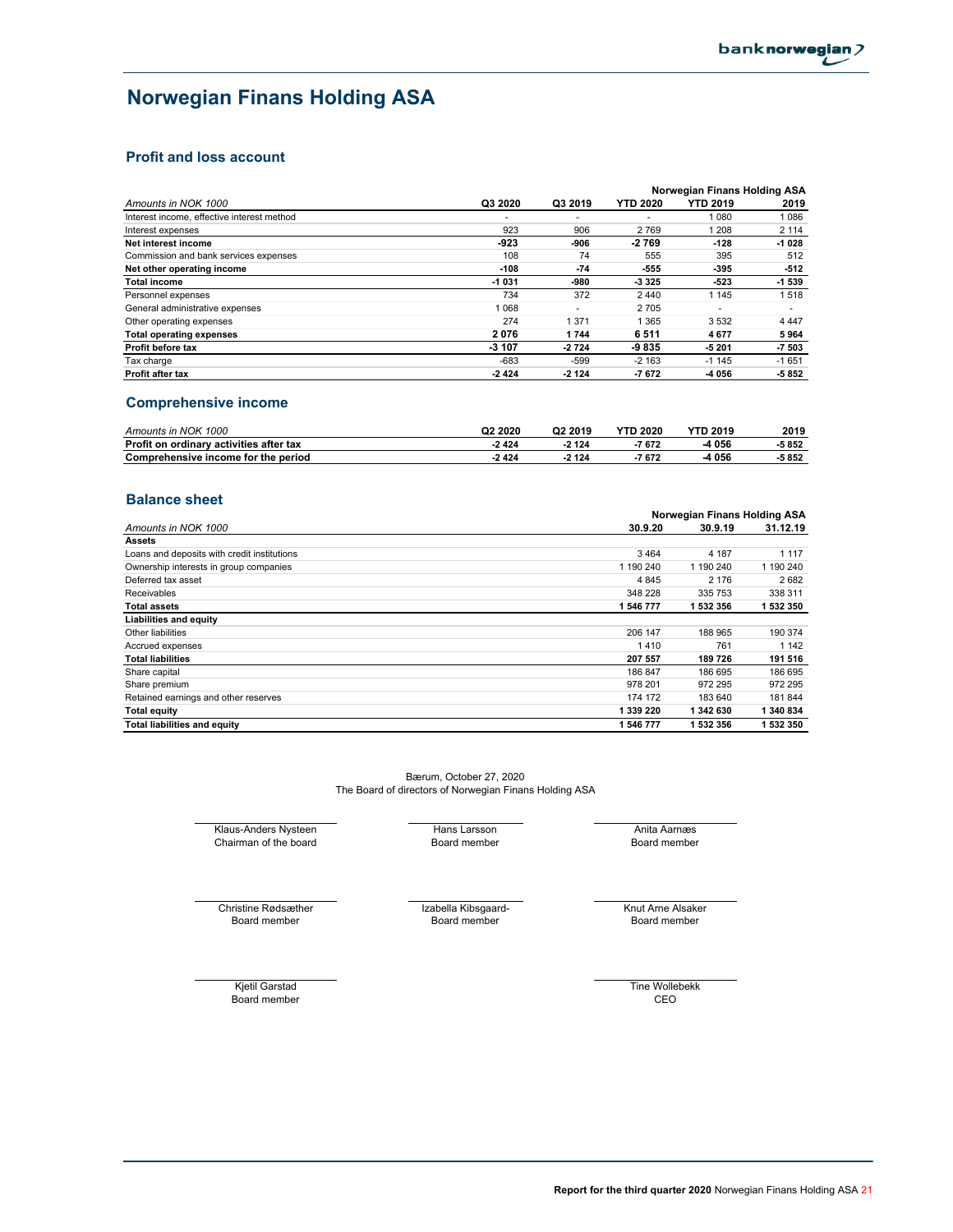## **Cash flow statement**

|                                                      |                 | Norwegian Finans Holding ASA |           |  |  |
|------------------------------------------------------|-----------------|------------------------------|-----------|--|--|
| Amounts in NOK 1000                                  | <b>YTD 2020</b> | <b>YTD 2019</b>              | 2019      |  |  |
| Profit / loss before tax                             | $-9835$         | $-5201$                      | $-7503$   |  |  |
| Change in other accruals                             | $-9917$         | -335 751                     | -338 309  |  |  |
| Change in short-term liabilities                     | 16 041          | 188 169                      | 189 959   |  |  |
| Net cash flow from operating activities              | $-3711$         | -152 783                     | 155 853   |  |  |
| Net investment in group companies                    | ٠               | $-40240$                     | -40 240   |  |  |
| Net cash flows from investment activities            | -               | -40 240                      | -40 240   |  |  |
| Allocation of bonus shares                           | 6058            | 5 3 0 2                      | 5 3 0 1   |  |  |
| Buy back of shares                                   | ۰               | $-161200$                    | $-161200$ |  |  |
| Issuing of shares                                    | ۰               | 150 000                      | 150 000   |  |  |
| Net cash flow from financing activities              | 6058            | $-5898$                      | -5 899    |  |  |
|                                                      |                 |                              |           |  |  |
| Net cash flow for the period                         | 2 3 4 7         | $-198.922$                   | $-201992$ |  |  |
| Cash and cash equivalents at the start of the period | 1 1 1 7         | 203 108                      | 203 109   |  |  |
| Cash and cash equivalents at the end of the period   | 3 4 6 4         | 4 1 8 7                      | 1 1 1 7   |  |  |

# **Changes in equity**

|                                     | Retained<br>earnings and |                          |                   |                 |  |
|-------------------------------------|--------------------------|--------------------------|-------------------|-----------------|--|
| Amounts in NOK 1000                 | Share<br>capital         | Share<br>premium         | other<br>reserves | Total<br>equity |  |
| <b>Balance 31.12.19</b>             | 186 695                  | 972 295                  | 181844            | 1 340 834       |  |
| This period's profit                | $\overline{\phantom{a}}$ | $\overline{\phantom{a}}$ | $-7672$           | $-7672$         |  |
| Comprehensive income for the period |                          |                          | $-7672$           | $-7672$         |  |
| Allocation of bonus shares          | 153                      | 5906                     |                   | 6 0 5 8         |  |
| <b>Balance 30.9.20</b>              | 186 847                  | 978 201                  | 174 172           | 1 339 220       |  |

| <b>Balance 31.12.18</b>             | 186 752                  | 976938                   | 188 896 | 1 352 586 |
|-------------------------------------|--------------------------|--------------------------|---------|-----------|
| This period's profit                | $\overline{\phantom{a}}$ | $\overline{\phantom{a}}$ | -4 056  | $-4056$   |
| Comprehensive income for the period | $\overline{\phantom{a}}$ | $\overline{\phantom{a}}$ | -4 056  | -4 056    |
| Buy back of shares                  | $-2133$                  | $-157867$                |         | $-160000$ |
| Allocation of shares                | 2000                     | 148 000                  |         | 150 000   |
| Allocation of bonus shares          | 76                       | 5 2 2 4                  |         | 5 3 0 1   |
| Fees                                |                          | ۰                        | $-1201$ | $-1201$   |
| <b>Balance 30.9.19</b>              | 186 695                  | 972 295                  | 183 640 | 1 342 630 |